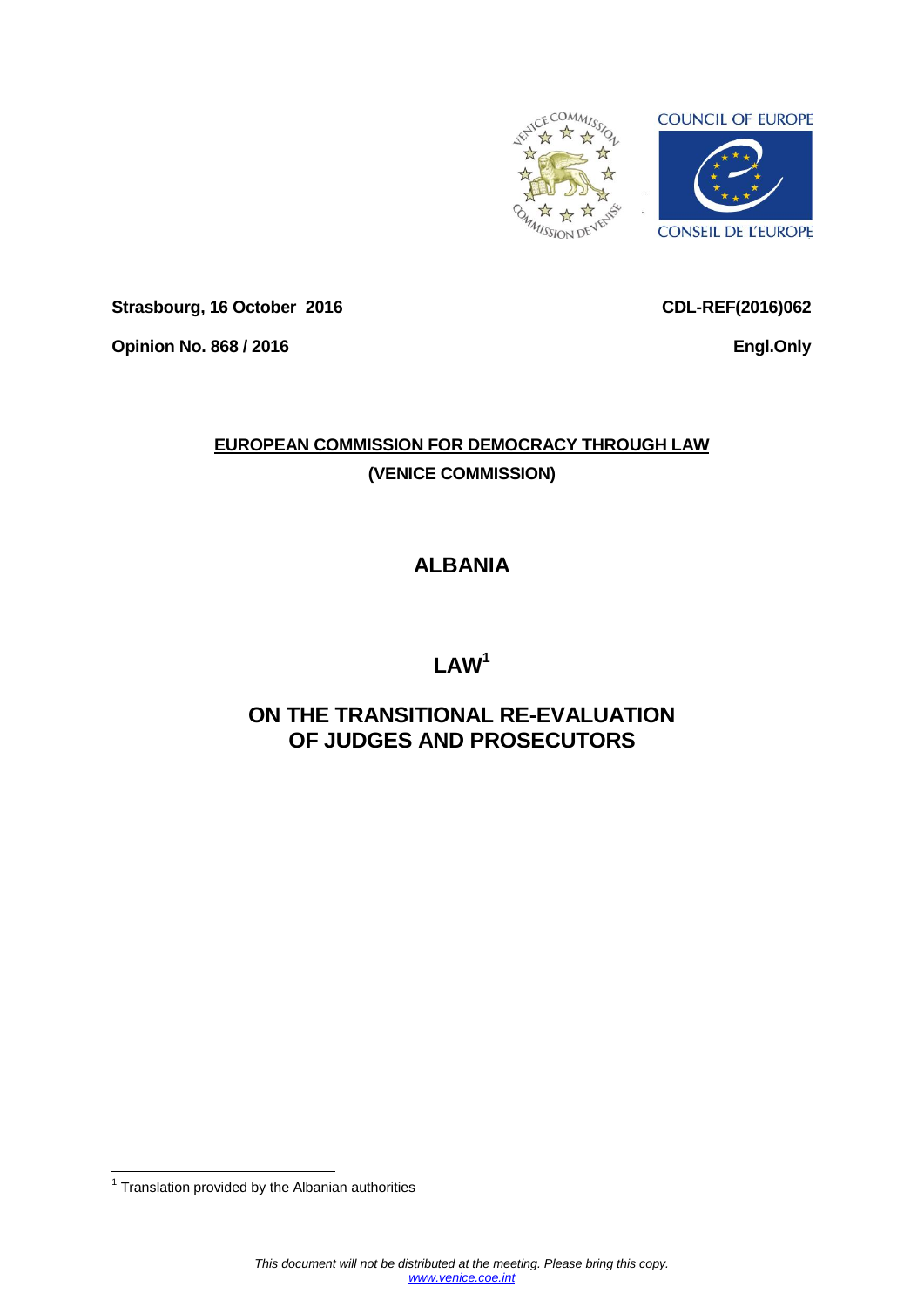

REPUBLIKA E SHQIPËRISË

## **LAW no.84/2016**

**ON**

## *THE TRANSITIONAL RE-EVALUATION OF JUDGES AND PROSECUTORS IN THE REPUBLIC OF ALBANIA*

Based on articles 81, 83 paragraph 1, and 179/b paragraph 10 of the Constitution, upon the proposal of one fifth of the members of the Assembly of the Republic of Albania,

# **D E C I D E D:**

### **CHAPTER I GENERAL PROVISIONS**

### **Article 1 Purpose**

The purpose of this law is to determine specific rules for the transitional re-evaluation of all assessees, in order to re-establish the proper function of rule of law and true independence of the judicial system, as well as the public trust and confidence in these institutions, according to the provisions of article 179/b of the Constitution.

### **Article 2 Scope**

This law provides for:

- 1. the organization of the re-evaluation process in particular for all judges and prosecutors;
- 2. the methodology, procedure and standards of the re-evaluation process;
- 3. the organization and functioning of the re-evaluation institutions,
- 4. the role of the International Monitoring Operation, the other state organs, and of the public in the re-evaluation process;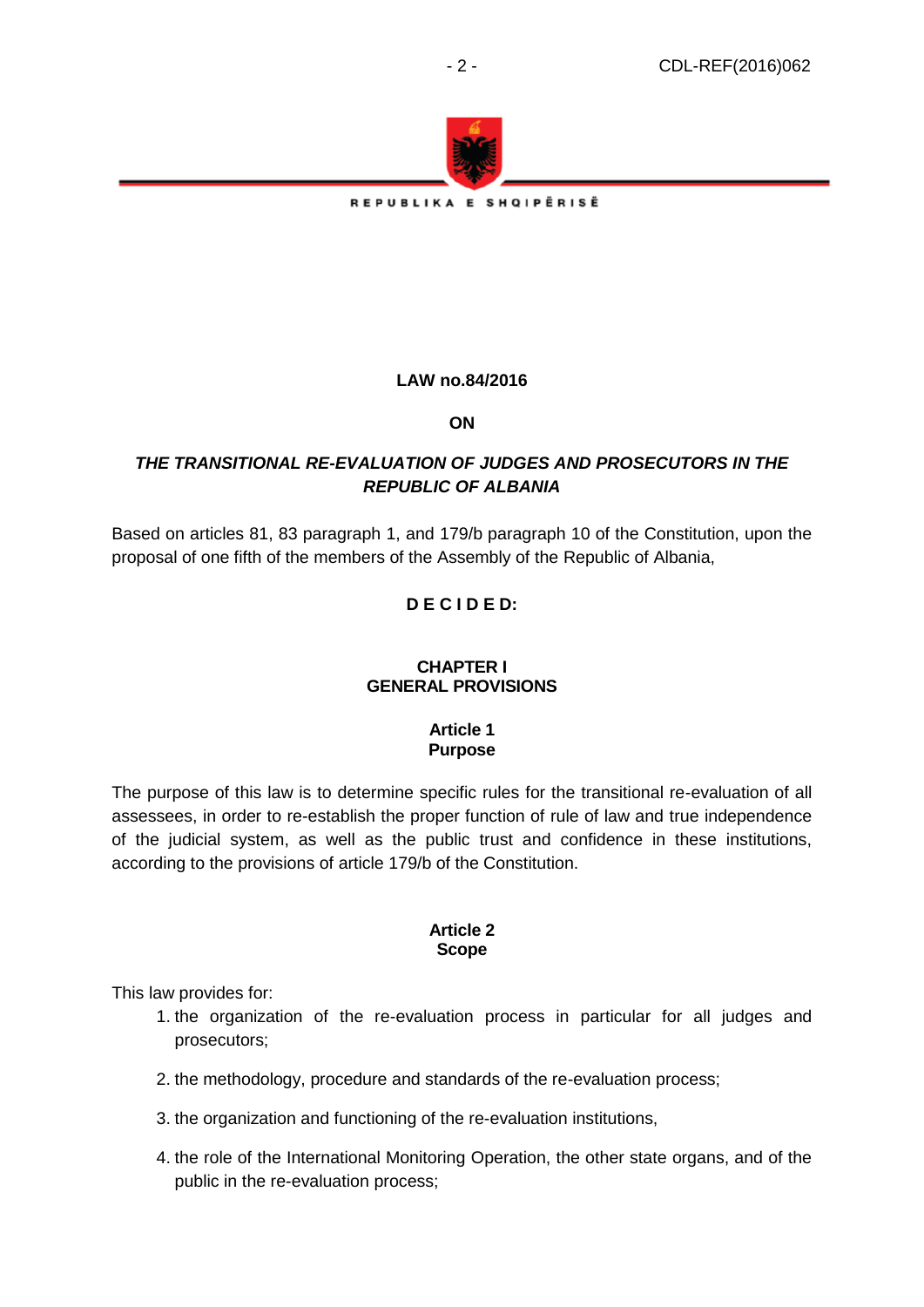## **Article 3 Definitions**

For the purpose of this law, following terms shall have these meanings<sup>2</sup>:

- 1. "Day" implies calendar days, which are calculated according to the rules provided in article 56 of the Code of Administrative Procedure;
- 2. "Legal document" for the purpose of the proficiency assessment means any document prepared by the assessee in the course of the exercise of the professional duty, specifically a court decision, reports, indictments, lawsuits, legal opinions, and other acts that prove the person's professional capacities.
- 3. "HIDAACI" means the High Inspectorate for the Declaration and Audit of Assets and Conflict of Interest, organized and functioning according to Law "On declaration and audit of assets, financial obligations of elected persons and certain public officials".
- 4. "Institutions" shall imply the Commissions, the Appeal Chamber and Public Commissioners;
- 5. "Commission" means the Independent Qualification Commission provided in Art.179/b paragraph 5 of the Constitution.
- 6. "Inappropriate contact" shall mean even one meeting, telecommunication, or any other type of wilful contact which is not in compliance with the assumption of office, regardless whether a business as defined in no.11 of this article or any other relation is established for the asseessee.
- 7. "Appeal Chamber" means the Specialized Chamber of the Constitutional Court provided in Art.179/b paragraph 5 of the Constitution.
- 8. "Organized crime, traffic and corruption" includes criminal charges provided in article 75/a of the Criminal Procedure Code which fall under the competences of the serious crime court and any other court which may substitute it in the exercise of these competences.
- 9. "Business relations" shall be any professional or commercial relationship, bearing a connection to the activities carried out by the entities of this law and their clients, which, at the moment of its establishment, is considered to be a sustainable relation or not a sustainable relation under the Law no "On prevention of money laundering and financing of terrorism";
- 10. "Proficiency assessment body" means the Inspectorate of the High Council of Justice organized and functioning according to Law no.8811/2001 "On organization and function of High Council of Justice", the relevant structure of the General Prosecution Office or the institutions that perform the professional evaluation according to the law;
- 11. "Asset" means all movable and immovable properties in Albania or abroad, including those provided by art. 4 of the Law "On the declaration and audit of assets, financial

-

 $2$  Alphabetical order according to the Albanian alphabet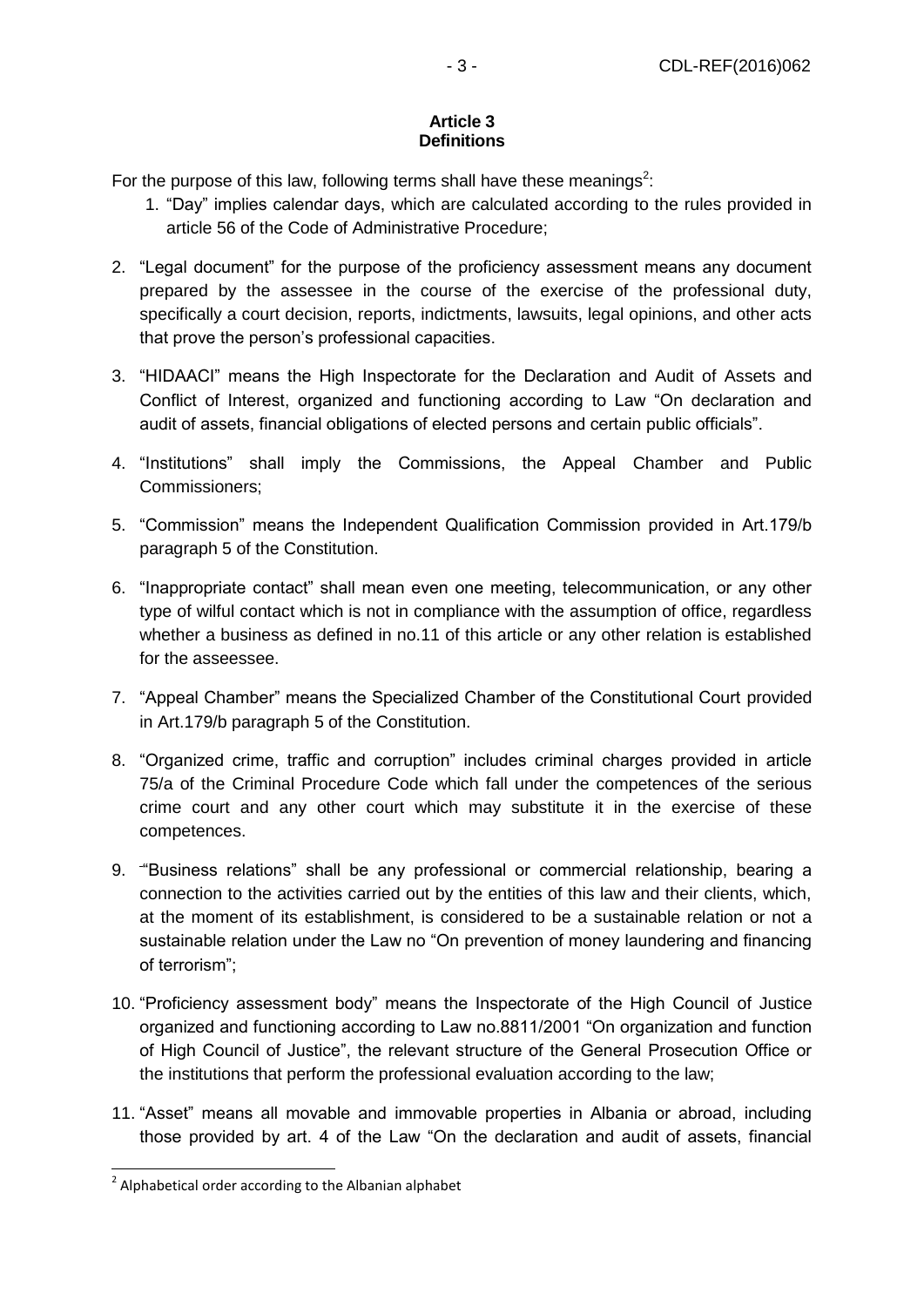obligations of elected persons and certain public officials", which are in possession or use of the asseessee;

- 12. "Re-evaluation period" means the period of the work of an assessee during which their ethical and professional performance is assessed according to this law;
- 13. "Related Persons" shall mean the circle of persons related to the assessee, commissioner, public commissioner or judge, consisting of the spouse, cohabitant, adult and minor child as well as any other person mentioned in the family certificate as provided by the office for civil registry to assessees, commissioners, public commissioners or judges for the period of re-evaluation.
- 14. "Other related persons" shall mean any natural or legal person who turns out to have or to have had ties of interest with the assessee, commissioner, public commissioner or judge, resulting from any property/asset interest or any business relation.
- 15. "Person involved in organized crime" shall mean any person that has been convicted or part of a criminal trial, whether in Albania or outside the territory of the Republic of Albania, on one of the criminal offences provided in paragraph 1 of Article 3 of the Law no. 10192, dated 3.12.2009 "Preventing and striking at organized crime, corruption and trafficking through preventive measures against assets", as amended, expect the case when he/she was declared not guilty by a final court decision. One shall be as involved in organized crime in the following circumstances too: a) A criminal case have been dismissed by the prosecuting organ because of the death of the person, or in cases when it was impossible to have him/her arrested or in the position of the defendant. b) he/she have been found not guilty by the court because the criminal offence was committed from a person that was impossible to have him/her arrested or in the position of the defendant;
- 16. "Assessees" means all persons re-evaluated as mentioned in Art.179/b of the Constitution of Republic of Albania.
- 17. The wording "has not held a political post in the public administration" shall mean he or she has not have been member of the Assembly, prime minister, deputy prime minister, minister, deputy minister or official employee in the cabinet of the President of the Republic, Speak of the Assembly, Prime minister, Deputy prime minister, or minister assuming the office of the cabinet director, advisor, assistant, spokesperson or personal secretary to the head of the cabinet<sup>3</sup>.
- 18. The wording "has not held a leadership position in a political party" means that he or she has not been member of steering organs in a political party according to the provisions of the statute of the party.
- 19. "Legitimate" income shall be considered the incomes of the assessee of the and his or her related persons according to the source of income provided in law "On tax income";

-

 $3$  Point 3, letter j) (pg.1-13)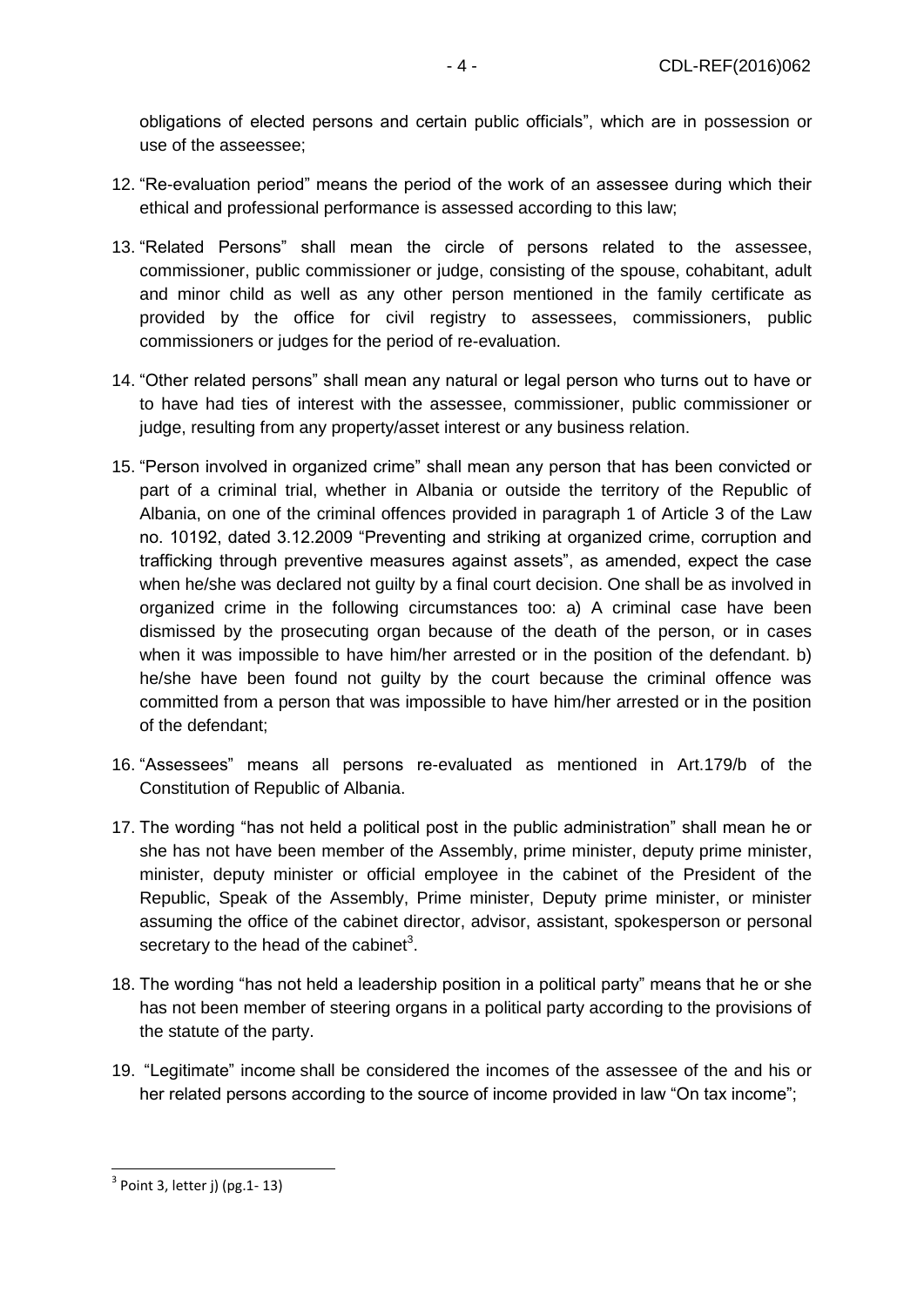- 20. "Trust" is a fiduciary agreement where the property is held by the trustee for the account of the beneficiary, according to Article 2/19 of the Law 'On prevention of money laundering and financing the terrorism' as well as according to foreign legislation;
- 21. "International observers" mean persons assigned by the International Monitoring Operation and notified in accordance with article B of the Annex of the Constitution.

#### **Article 4 The object and principles of re-evaluation**

- 1. The re-evaluation process shall be carried out in three components:
	- (a) asset assessment,
	- (b) background assessment, and
	- (c) proficiency assessment.

2. The Commission and the Appeal Chamber are the institutions which decide on the final evaluation of the assesse. The decision shall be based on one or several components or based on an overall evaluation of all three components, and the overall assessment of the proceedings.

3. The re-evaluation process shall start automatically with the entry of this law into force. The re-evaluation institution shall take the decisions as quickly as possible, once a case is ready to be decided.

4. Cases on judges at the Constitutional Court, at the High Court and the General Prosecutor shall be treated as a matter of priority in time by the re-evaluation institutions.

5. The Commission and Appeal Chamber shall exercise their duties as independent and impartial institutions based on the principles of equality before the law, constitutionality and lawfulness, proportionality and other principles which guarantee the rights of assessees for a due legal process.

6. If it is the case, the re-evaluation institutions may apply also the procedures provided in the Code of Administrative Procedures, or Law "On the organization and functioning of administrative courts and adjudication of administrative disputes", if not provided differently in the Constitution or by this law.

7. The right to information provided for in Law "On the right for information" may be limited by complying with the principle of proportionality if giving the information causes an evident and grave damage to the administration of the re-evaluation process.

#### **CHAPTER II INSTITUTIONS**

#### **Article 5 Re-evaluation institutions**

1. The re-evaluation process of all assesses according to this law shall be carried out by the Commission, the Appeal Chamber and the Public Commissioner in collaboration with international observers.

2. The Appeal Chamber shall reviews appeals against decisions of the Commission.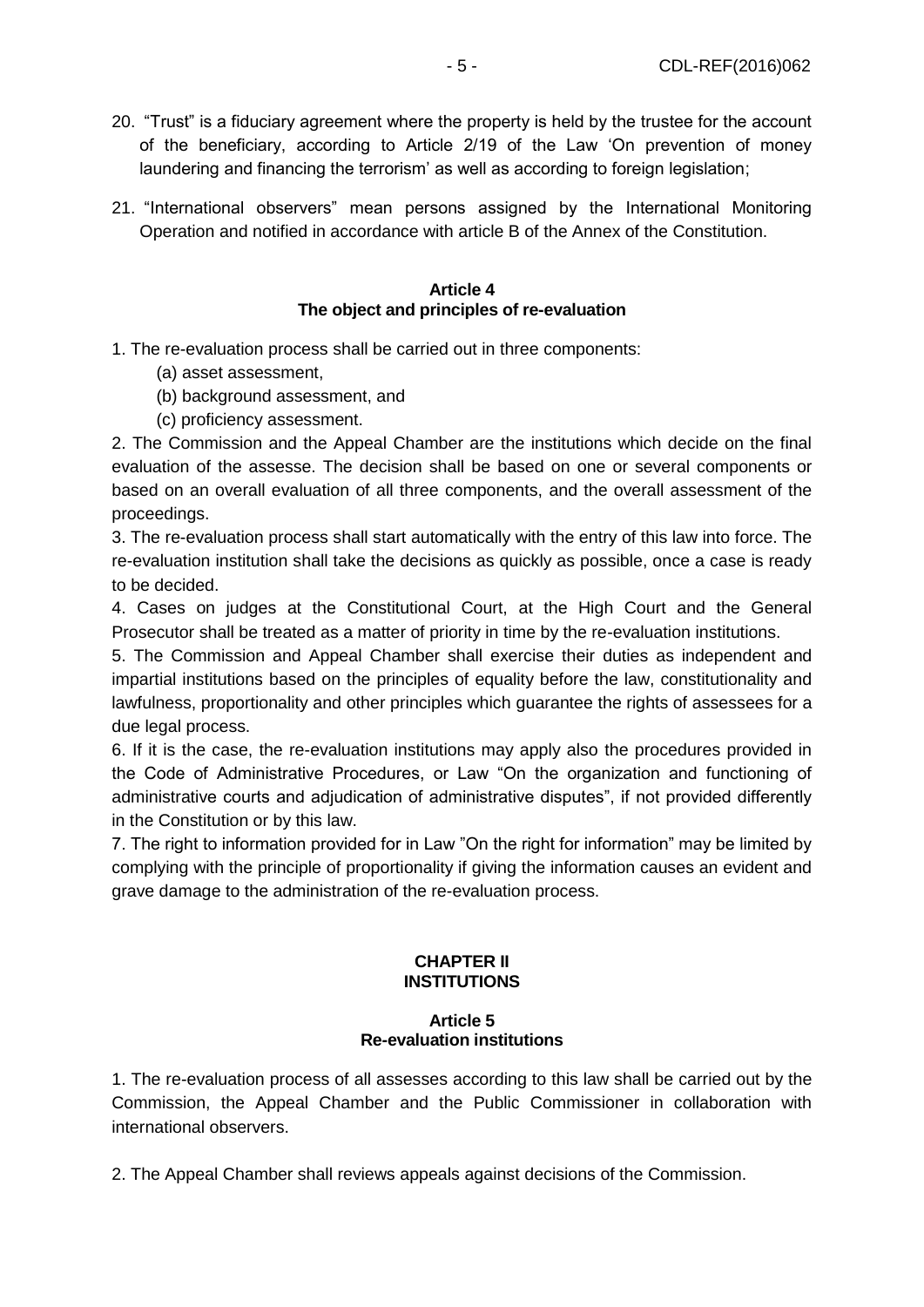3. The Appeal Chamber during the mandate of 9 years, in compliance with the Constitution, law "On organization and functioning of Constitutional Court", and the legislation that regulated the issues of governance of the justice system, shall have the jurisdiction to adjudicate:

a) disciplinary misconducts of Constitutional Court judges, the members of High Judicial Council, the High Prosecutorial Council, the Prosecutor General, and the High Justice Inspector;

b) appeals against decisions of the High Judicial Council, High Prosecutorial Council as well as High Justice Inspector, imposing disciplinary sanctions respectively against judges, prosecutors and other inspectors.

## **Article 6 Criteria on selection of members of the re-evaluation institutions**

1. Member of the Commission and Appeal Chamber shall be appointed the Albanian citizen who fulfils the following conditions:

a) has completed the second level of university law studies with the degree 'master in science' in Albania or law studies abroad and has obtained an equivalent degree according to the rules on equivalenting diplomas foreseen in the law;

b) a professional experience of not less than 15 years as judge, prosecutors, advocate, professor of law, civil service employee at senior level or another recognised activity in the field of administrative law or in other fields of law;

c) a high score for his or her professional and ethical skills and moral integrity, as long as he or she has been subject to previous evaluation;

ç) has not held a political post in the public administration or a leadership position in a political party for the last 10 years;

d) is not under criminal investigation and has not criminal record in connection with the commission of a crime, a criminal misdemeanour deliberately or has not been not subject of the limitations provided in the law on guarantee of the integrity of the elected, appointed persons or who exercise public functions;

dh) has not been dismissed for disciplinary reasons or does not have any disciplinary measure in force under the law at the time of application;

e) has not been a member, collaborator or favoured by the State Security before 1990 and has not been a collaborator in the meaning Law no.45/2015 "On the right of information to the documents of the former security service of the Popular Socialistic Republic of Albania;

ë) has not been judge, prosecutor, legal advisor or legal assistant during the last two years prior to their nomination;

f) has not been member of the High Level Experts of the ad hoc committee for the reform in the justice system, or expert appointed by the political parties and the Ministry of Justice;

g) should not be older than 65 years;

gj) very good knowledge of English language;

2. Compliance of the above mentioned criteria shall be taken into consideration in particular based on the dates mentioned above:

a) academic grade in the field of law;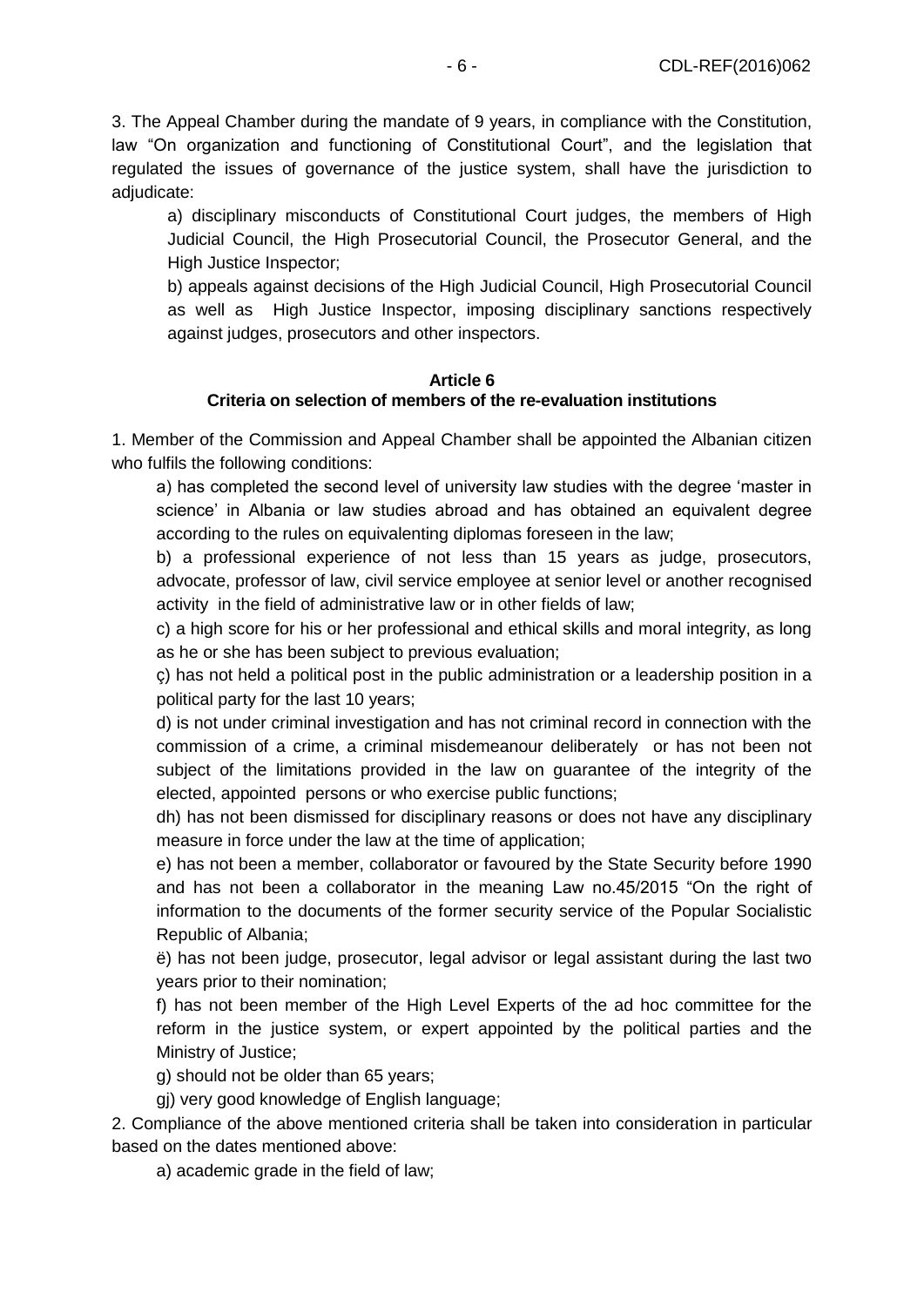b) special experience of the candidate in a certain field of law;

c) seniority in the profession;

ç) study experience and professional experience abroad;

d) having an average mark of not less than 8 in case it has completed the second level of university law studies with the degree 'master in science' in Albania or law studies abroad and has obtained an equivalent degree according to the rules on equivalenting diplomas foreseen in the law;

3. Conditions and criteria provided in paragraph 1 of this article apply accordingly for the appointment of a Public Commissioner, with the exception of the years of experience which should be not less than 10 years.

#### **Article 7 Presentation and review of applications for the positions of members of the re-evaluation institutions**

1. The President of the Republic shall announce immediately the vacancies for positions of all members of the institutions on its website and in two newspapers of the highest circulation in the country. The call for application shall contain the deadline when the candidates have to submit the expression of interest, the post address where they shall be submitted and the accompanying documents.

2. The deadline for the submission of the expression of interests for application and the accompanying documents shall be 15 days.

3. The expression of interest of the candidates shall be registered in the protocol register of the President of the Republic. The applicant shall obtain a receipt with an application number, date and list of the filed documents.

4. The candidate, in its request refers to the vacancy position for which he or she is applying. If no position is mentioned the application is considered for all vacancies. Attached to the request, the candidate files two copies of the following documents:

a) Curriculum Vitae including contact details, official email and postal address;

b) Notarized copy of the diploma or equivalent copy issued by the institutions;

c) Notarised or equivalent copy of the documents issued by the institutions which attest conditions provided in Article 6 of this Law in notarized form;

ç) Signed document providing for admitting the limitation by the applicant of his right to privacy in telecommunications for the duration of the mandate as a member of the institutions, in accordance with Annex no.1 of this law;

5. Within seven days from the deadline for the submission of applications, after consultation with the International Monitoring Operation, the President of the Republik shall compile a candidate list of applicants who meet the formal criteria for each position and a separate list of applicants who do not meet the formal criteria. This process is monitored by the International Monitoring Operation, which shall have full access to all application documents.

6. The President of the Republic, immediately forwards to the International Monitoring Operation the prepared lists as provided in paragraph 5 of this article and all the individual files of the candidates and publishes the full list of candidates in the official website, categorized according to the position. In case the President of the Republic does not complete the process within 45 days from entry into force of the Annex of the Constitution, this competence shall be carried out by the Ombudsperson.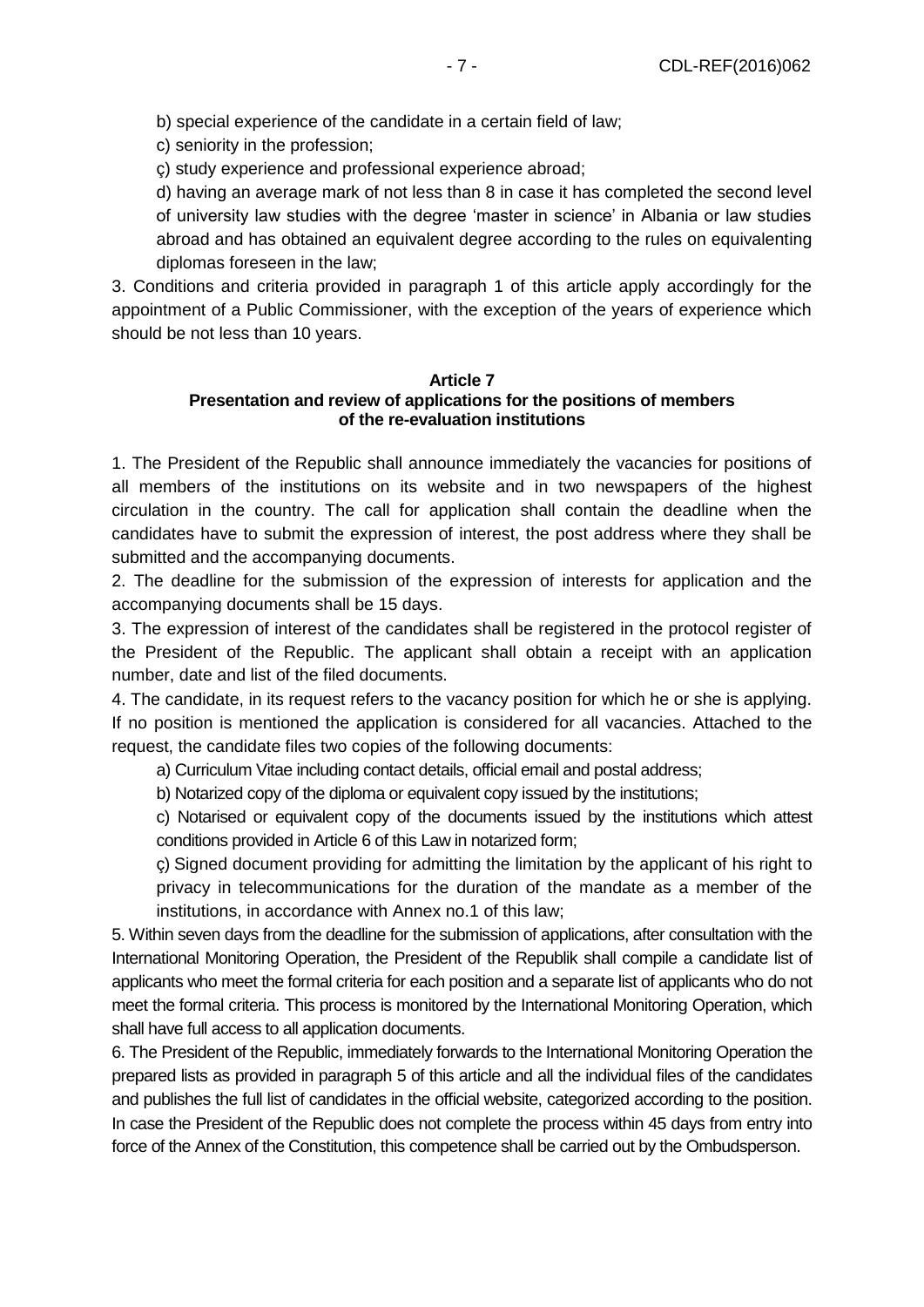7. A panel of at least three representatives of the International Monitoring Operation shall assess the candidates, in accordance with the law. Not later than 14 days from the day of submission of the two lists by the President, the panel shall on the basis of its reasoned assessment submit its recommendations concerning the qualification and selection of the candidates to the President, who then forwards them to the Parliament. If the President cannot exercise his competences within five days, the competence shall revert to the Ombudsperson.

## **Article 8 Parliamentary ad hoc committee for the verification of candidate**

1. Within three days of receiving the list of applicants who meet the formal criteria, the list of applicants who do not meet the formal criteria and the list of International Monitoring Operation recommendations, the Assembly shall approve the establishment and composition of an ad hoc committee with six members consisting of equal representatives from the majority and opposition as well as the parliamentary procedures for the functioning of the committees and the conduct of the voting process according to this article and article 9 of this law.

2. The Speaker of the Assembly within the day of submission of the lists provided in paragraph 1 of this article notifies the date and time of the meeting of the plenary session for the establishment and the composition of the candidates' evaluating ad hoc Committee. In this notice, the Speaker of the Assembly requires to the parliamentary groups of the parliamentary majority and the minority to submit within the next day- starting from the day of the notice, their proposals for the members composition of the this ad hoc committee. The Speaker of the Assembly, within the next day starting from the day of establishment of the ad hoc committee, forwards to all its members the documents of all candidates.

3. The committee, after completition of the hearings with the candidates decides:

a) with at least four votes of its members to move a candidate from the list of those who do not meet formal criteria to the list of those who do.

b) with at least five votes move an applicant from the International Monitoring Operation's recommendations list to the candidate list for voting.

4. The list for voting includes the candidates who meet the formal criteria without those who have been recommended by the International Monitoring Operation and who have not been approved upon decision of the ad hoc committee according to paragraph 3 of this article.

5. Within ten days of its establishment, the ad hoc committee shall forward the list prepared according to paragraph 4 of this article, to the ad hoc committees for selection. The other two lists shall not be forwarded for voting.

6. The General Secretary of the Assembly takes the necessary measures for establishing the conditions for the exercise of the work activity of the ad hoc committee.

7. The ad hoc committee functions based on the provisions of this law and, as far as it is possible based on the Regulation of the Assembly.

## **Article 9 Parliamentary ad hoc committees for the selection of the candidates**

1. Within ten days of receiving the list of candidates, who meet the formal criteria, the list of applicants who do not meet the formal criteria and the list of International Monitoring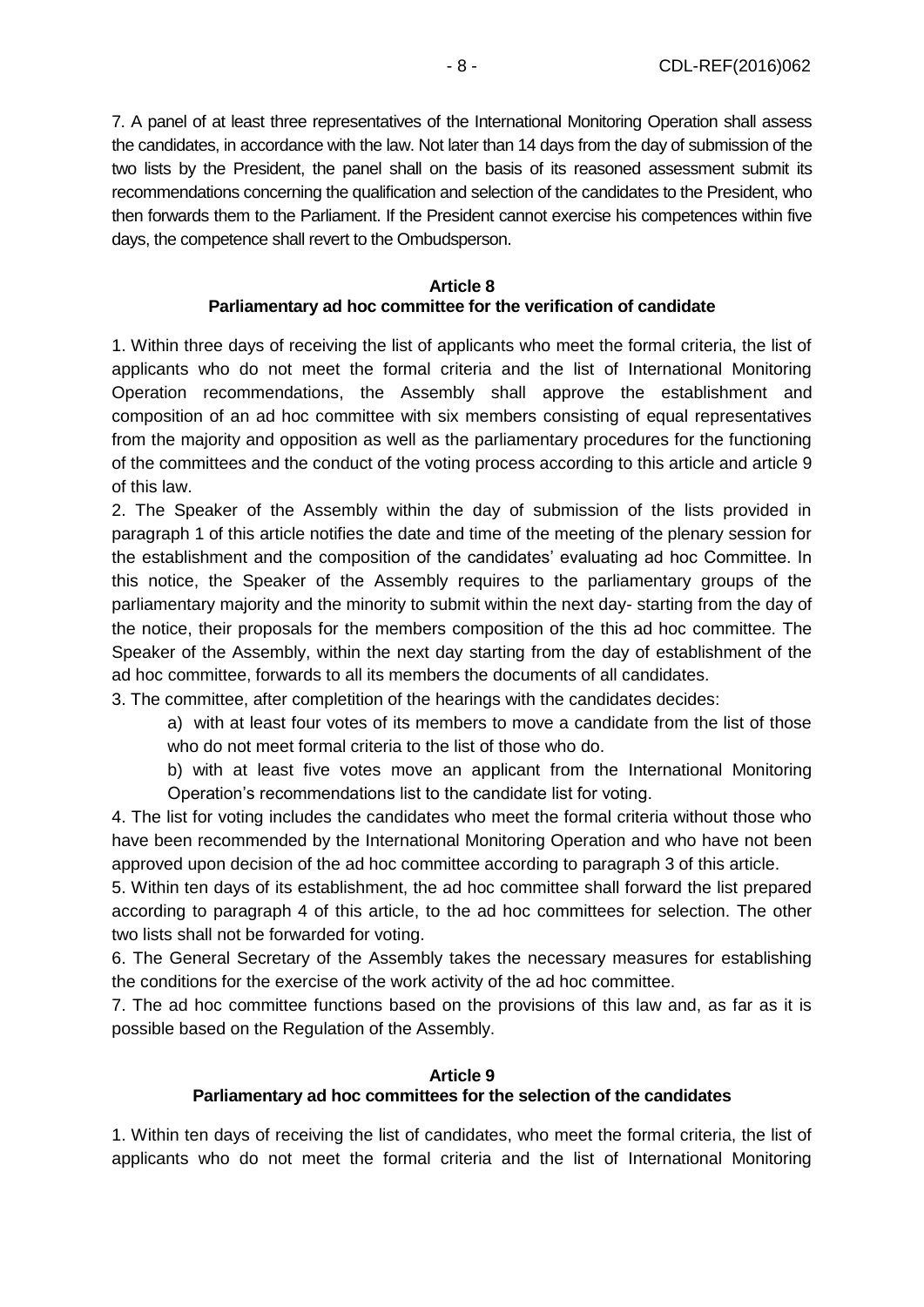Operation recommendations, the Assembly shall approve the establishment and composition of two ad hoc committees for selection consisting:

a) 12 members, proposed 6 proposed from the parliamentary groups of majority and 6 proposed from the parliamentary groups of minority.

b) 6 members, 3 proposed from the parliamentary groups of majority and 3 proposed from the parliamentary groups of minority.

2. The Speaker of the Assembly, within 3 days from the submission provided in paragraph 1 of this article notifies the date and time of the meeting of the plenary session for the establishment and the composition of the two ad hoc committees. In this notice, the Speaker of the Assembly requires to the parliamentary groups of the parliamentary majority and the minority to submit within two days -starting from the day of the notice, their proposals for the composition of these ad hoc committees.

3. A member of the Assembly may be member of only one of the ad hoc selecting committees. The members of the ad hoc verification committee can be member of one of the ad hoc selecting committees.

4. Within 30 days of its establishment the ad hoc committee shall conduct the procedure for the voting of the candidates. In the first meeting of each ad hoc selecting committee, shall be approved the calendar for the hearings with the candidates and the General Secretary shall be in charge of notifying the candidates.

5. The General Secretary of the Assembly takes the necessary measures for establishing the conditions for the exercise of the work activity of the ad hoc selecting committees.

6. The ad hoc committee functions based on the provisions of this law and, as far as it is possible based on the Regulation of the Assembly.

#### **Article 10**

#### **Voting process of the parliamentary ad hoc selecting committees**

1. The voting process is done through an electronic system which enables the secret voting where each member votes for one candidate.

2. Each member of the six member committee shall select from the candidate list for voting a candidate for judges of the Appeal Chamber, without debate and in a secret and electronic vote where one member may elect one candidate.

3. The members of the ad hoc committee participate in all voting rounds until the final selection of the 6 judges of the Appeal Chamber. The electronic system enables the implementation of this voting process by generating an electronic report contacting the results of the voting, which guarantee's the impossibility of identifying the vote.

4. Every member of the ad hoc committee is obliged to vote. If one of the members does not vote, the voting process shall be repeated one time. In case also during the two other voting rounds one of the members does not vote, the Speaker of the Assembly is notified for the initiation of the procedures for substituting the member of the ad hoc committee who has not voted. The Assembly appoints a new member in respect of the parliamentary group membership within 3 days.

5. The ad hoc committee then selects the seventh judge from the remaining candidates on the candidate list for voting, using a simple, secret electronic vote where the candidate with the most votes is selected. In case of a tie, a manual lot shall be used between the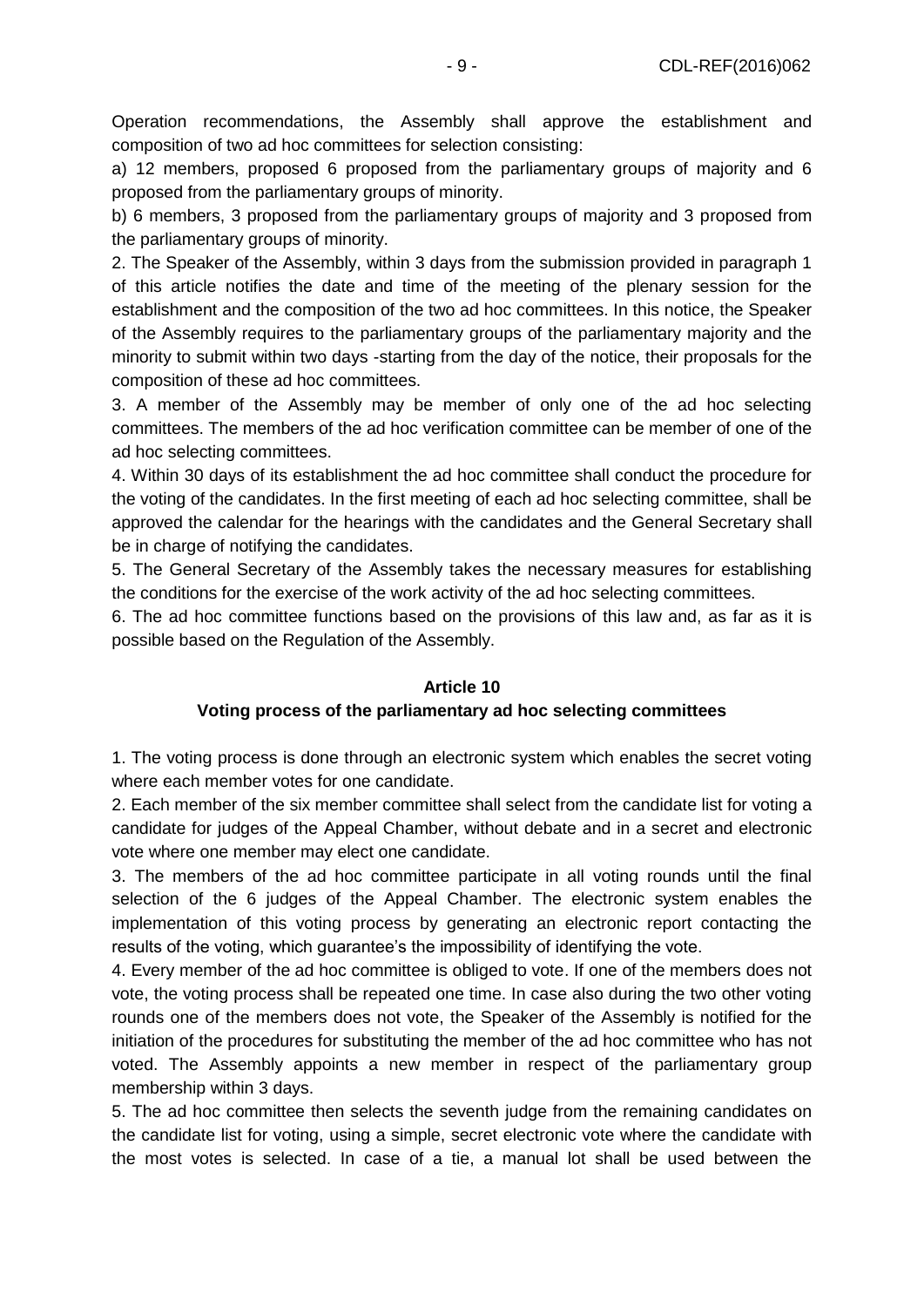candidates who received the highest number of votes. The procedures for drawing the lot are reflected in the minutes which are signed by all members of the ad hoc committee.

6. The procedure foreseen in paragraph 5 of this article shall apply also for the selection of the two substitute members for the position of judge at the Appeal Chamber.

7. Each member of the 12 member committee shall select, from the candidate list for voting, a candidate for commissioner, without debate and in a secret and electronic vote where one member may elect one candidate. The rules foreseen in paragraph 3 and 4 of this article apply also during the voting procedure of the ad hoc selection committee with 12 members. The procedures foreseen in paragraph 5 and 6 of this article shall apply also for the selection of the two substitute members for commissioners at the Commission.

8. The ad hoc selecting committee of 12 members shall then select two candidates from the candidate list for voting for public commissioner, using a simple vote where the two candidates with the most votes are selected. The procedure provided in paragraph 5 of this article applies also for the selection of the two Public Commissioners and the two substitute candidates for Public Commissioner.

9. If a candidate has applied for more than one position, and has been selected in one of the previously voted positions selected in order, his/her name is automatically removed from the electronic system from the lists of candidates for voting which will be voted later on.

10. The General Secretay of the Assembly, within two days from the termination of the voting process, prepares a final list of the selected candidates for commissioner, judge and public commissioner. The list, along with the voting results produced by the electronic system shall be sent to the Speaker of the Assembly, who immediately notifies the date and time of the meeting of the plenary session and forwards to the members of the Assembly the list.

## **Article 11 Voting in the plenary session**

1. Within 10 days, the Assembly approves the list of candidates as a block with 3/5 of votes of all members.

2. If the Assembly does not approve the list of candidates as a block under paragraph 1 of this article, the Speaker of the Assembly shall return it to the ad hoc selecting committees to repeat the selection process and to provide a second list within 10 days. The ad hoc selecting committees shall apply the same rules provided in article 10 of this law.

3. The Assembly, within 10 days after second list is submitted, can reject the list as a block by 2/3 votes of all its members. If the list is not rejected, the selected candidates are considered elected.

4. The decision of the Assembly to approve the list of selected candidates is published in the next publishing of the Official Gazette.

5. If the list is rejected by the Assembly under paragraph 3 of this article, the organs foreseen in this law shall be in charge to initiate the procedures for filling the vacancies in accordance with the procedures foreseen in the Constitution and this law.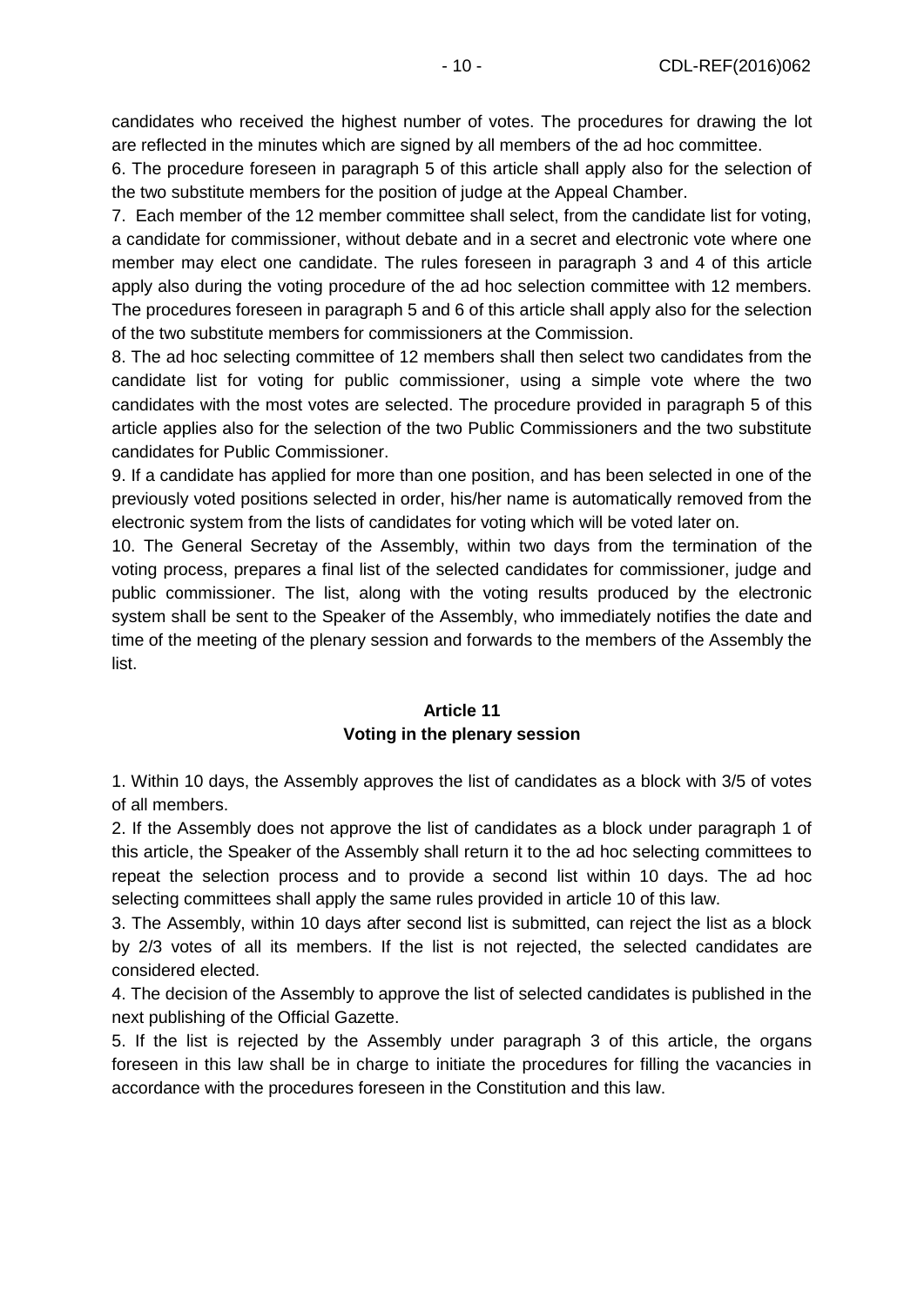## **CHAPTER III ORGANIZATION AND FUNCTIONING OF INSTITUTIONS**

## **Article 12 President of the Commission and Appeal Chamber**

1. The activity of the Commission is chaired by its President and in his or her absence, by the oldest member in age, assigned by him or her, except for the cases where the law provides differently.

2. The President of the Commission shall be elected upon secret voting, upon the majority of all members, for a period of 3 years without the right to re-election.

3. The meeting for the election of the President shall be chaired by the oldest member in age. Where more than one candidate is running and during the voting none of them took the foreseen number of votes, a new voting occurs and, following this, voting shall occur among the candidates having obtained the highest number of votes. Where none of the candidates have received the majority of the votes or the votes are divided equally, the President shall be appointed by lot, organized by the International Monitoring Operation.

4. Paragraph 1, 2 and 3 of this article shall apply accordingly for the President of the Appeal Chamber.

## **Article 13 Competences of the President of the Commission and Appeal Chamber**

1. The President shall have the competences as follows:

a) Prepares, convenes and leads the meeting of the members,

b) Represents the Commission or Appeal Chamber to the relations with third parties,

c) Ensures the management of the institution;

ç) Issues and signs the other acts of the Commission or Appeal Chamber, with the exception of the decisions;

d) chairs the lot as provided in article 14, 15, and 18 paragraph 4 of this law.

2. The provisions of paragraph 1 of this article shall apply accordingly for the President of the Appeal Chamber.

# **Article 14 Organization of the Commission**

1. The Commission shall be organised in four adjudication panels, composed of 3 members each elected by lot. Substitute members assigned by lot.

2. The distribution of the cases to the panel and the assignment of the rapporteur is done by lot.

3. The panel is leaded by a chairperson, who is elected among the respective members. In his or her absence, the panel is chaired by the oldest member by age.

4. Tasks of the Chairperson of the panel are:

a) to call and to chair the internal meetings and oral hearings.

b) to coordinate the work and to ensure in a reasonable time the written decision.

5. The rapporteur of the case shall:

a) prepare the file which shall be discussed by the panel;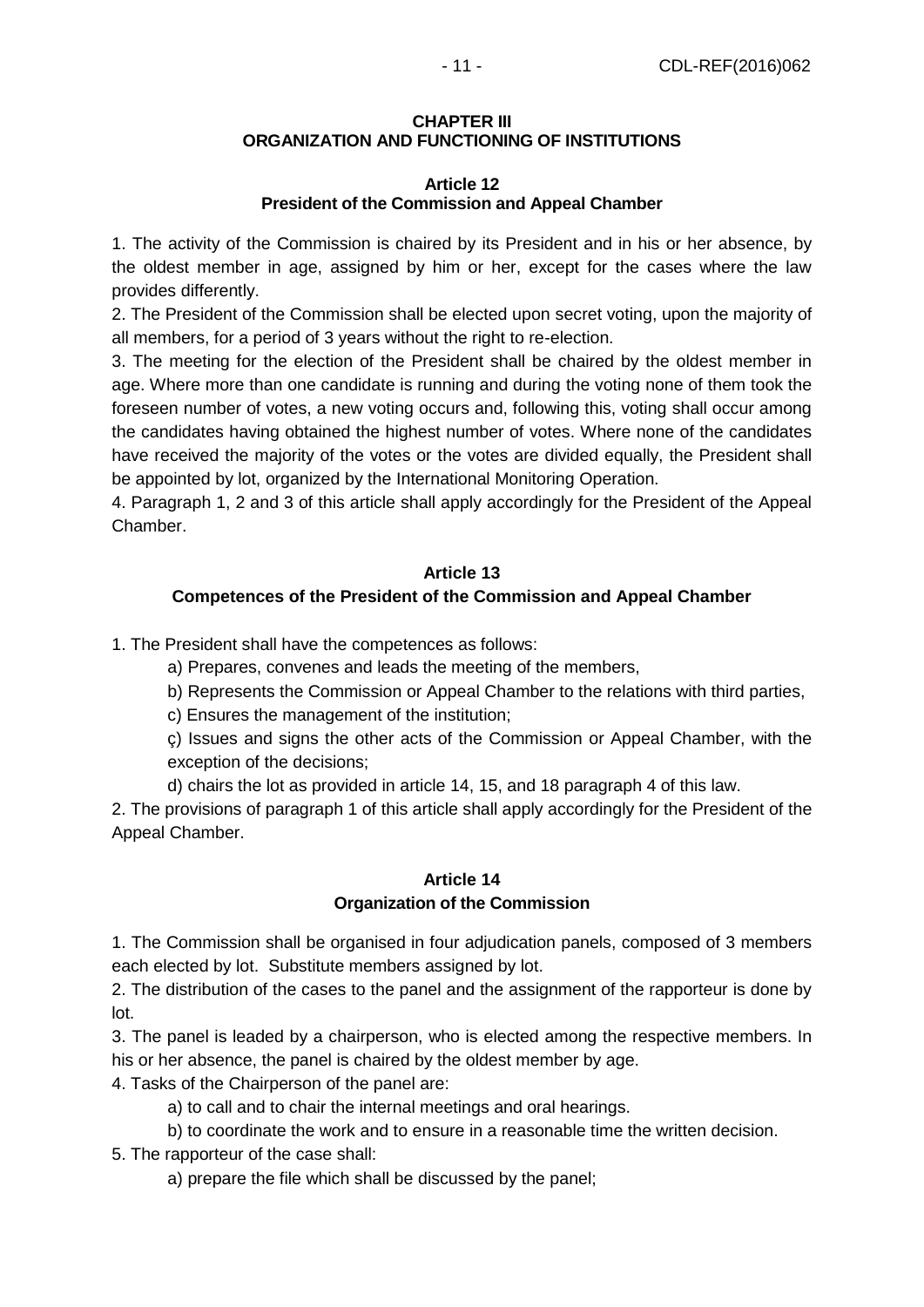b) undertake all procedures for ensuring the evidences which are deemed necessary for the decision making process of the panel;

c) undertake all necessary steps for drafting the documentation and finalization of the case;

ç) seek additional information in accordance with the provisions of this law;

d) proposes a reasoned decision;

## **Article 15 Organization of the Appeal Chamber**

1. The Commission shall be organised in adjudicating panels composed of 5 members, each elected by lot for each case.

2. The Chairperson of the panel and the rapporteur are elected by lot.

3. The Chairperson of the panel and the rapporteur shall carry out the tasks as provided in paragraph 4 and 5 of article 14 of this law.

## **Article 16**

## **Disciplinary liability of members of the re-evaluation institutions**

The member of the re-evaluation institutions shall be disciplinary liability, specifically for the following reasons:

1. failure to submit the resignation from the review of the case, if it exists reasonable doubts of cases of incompatibility for the exercise of his or her function, according to the legislation in force and if the member is aware of such circumstances;

2. behaviours, acts and other actions of the judge, deriving unfair profits or damages for parties to proceedings;

3. failure of the member to inform the Court President or competent authorities according to law, regarding the interventions or exercise of other forms of improper influence by lawyers, political senior officials, public senior officials and other entities;

4. interference or any other improper influence to exercise the duty of another member;

5. unjustified, intentional or repeated non-performance of his or her respective functions;

6. filing a request for resignation and accomplishment of those actions which are not based on grounds provided in law or are done intentionally to derive unfair profits for the litigants and third parties, or with a view of preventing the judge from the legal obligation to examine the case or aiming at its potential review by other judges, or when the resignation has taken place lately, regardless of being aware of the fact for which he or she resigns;

7. repeated or serious breach of the rules of solemnity and rules of conduct in relations with litigants and with the members and personnel of the re-evaluation institutions;

8. repeated and unjustified delays and procrastinations of procedural actions and during the exercise of function;

9. public disclosure of opinions delivered by the member himself or by other member during the process that has not yet become a formally public act;

10. breach of the obligation of confidentiality and non-disclosure of information resulting from the on-going or completed investigation or trial, including the facilitation of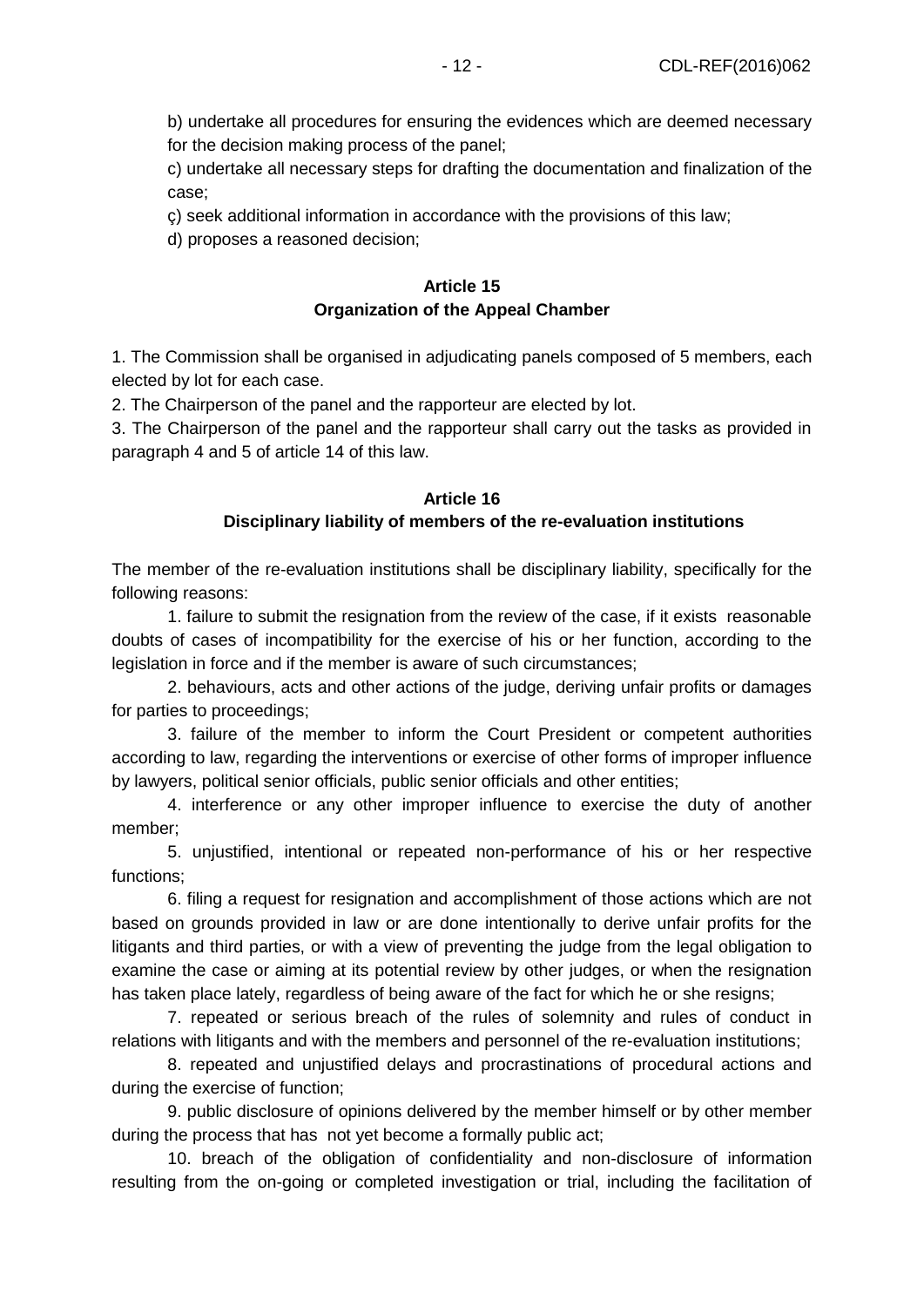publication and distribution also due to negligence, of confidential or procedural acts, or confidential information resulting from the matters under a process of investigation or trial.

11. public disclosure of statements and in media on matters, except for press communications within the limits of his or her duty;

12. distorted submission of facts on the acts being issued;

13. use of the mandate of the member, with a view of deriving for oneself or for others unjustified profits.

14. being in the company of persons being under criminal prosecution or being subject of a criminal proceeding or of convicts, save the cases of the rehabilitation of convicts or persons who are relatives of blood-related or law-related judges and having improper business relations with these persons;

15. unfair direct or indirect benefit of gifts, favours, promises or preferential treatments of any kind, either by lawful actions, granted due to the function he or she exercises or as a result of his or her use of the magistrate position;

16. improper behaviour to meet obligations in relations and in communication with state institutions and their officials, other cases of improper unjustified behaviour.

17. other cases provided in this law.

#### **Article 17 Dismissal procedures for the members of the re-evaluation institutions**

1. Disciplinary investigation may be initiated against institutions members in case of sufficient evidence from reliable sources that they have committed a disciplinary offense. The initiation of disciplinary investigation can be requested by following persons:

a) Every commissioner against commissioners;

b) Every judge against judges of the Appeal Chamber;

c) Every international observer against the Public Commissioner, the Commissioner and judges of the Appeal Chamber.

2. The request to initiate disciplinary investigation shall be made in writing to the General Secretary of the Commission or the Appeal Chamber, as the case may be. Reporting on disciplinary violations by the public shall be submitted to the international observers.

3. The investigation shall start without reasonable delay after identifying the disciplinary misconduct. Disciplinary proceedings shall be archived without a final decision, if the member of the institution withdraws from duty.

4. The Disciplinary Commission shall be composed of 3 judges of the Appeal Chamber elected by lot, without the participation of the member subject to disciplinary proceedings according to the law. The investigatory judge shall be elected by lot among all members of the Appeal Chamber, without the participation of the member subject to disciplinary proceedings. The lot shall be organised by the Secretary General of the Appeal Chamber.

5. The investigating judge shall draft a report on investigation results of the misconduct and shall immediately present it to the Disciplinary Commission for review.

6. The Disciplinary Commission within 15 days of the date of receipt of the report shall decide as follows:

a) Issuing a disciplinary measure in accordance with the legislation that regulates the status of judges or prosecutors.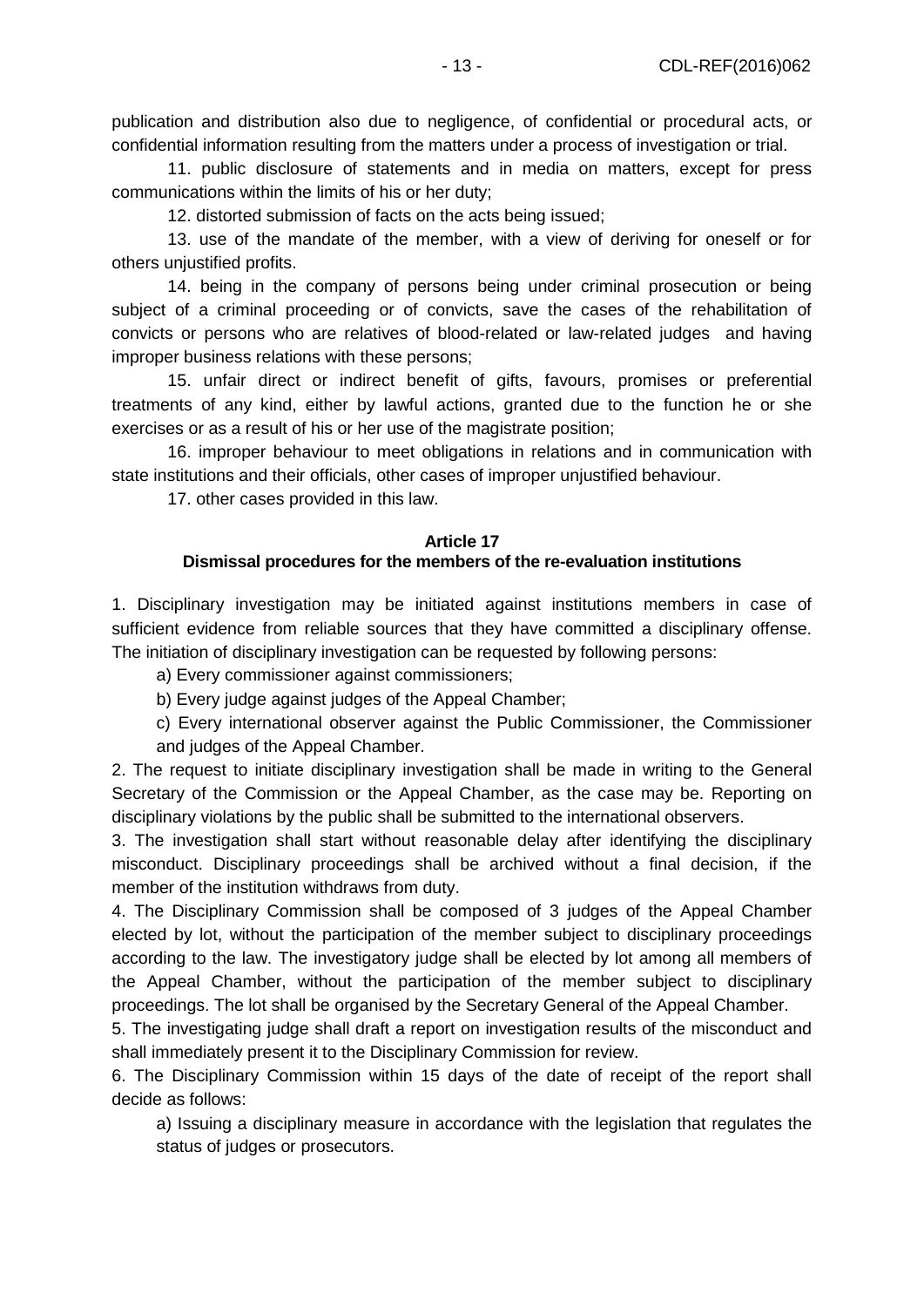b) issuing a disciplinary measure and sending the case to the General Prosecution Office or specialized prosecution office according to article 148 paragraph 4 of the Constitution, as the case may be, when it ascertains that the misconduct for which the member is being charged constitutes also a criminal offence.

c) non issuance of a disciplinary measure.

7. The member of the institutions, subject to disciplinary proceedings, has the right to be informed, counselled and heard during disciplinary proceedings. The Disciplinary Commission in assuming its functions must have regard to, and aim to secure the appropriate application and balance of the principle of independence, impartiality and credibility and the principle of confidentiality and the right to privacy. The legislation that regulates the status of judges or prosecutors .applies accordingly.

#### **Article 18 Organisation and administration of the institutions**

1. The institutions shall have personnel and equipment for assuming the tasks entrusted by this law. The organisational structure, classification of salaries for the personnel of the institutions of re-evaluation shall be approved by the Assembly upon proposal of the relevant institution. The personnel of the re-evaluation institutions shall be composed by the legal service unit and the administrative employees.

2. The Appeal Chamber shall also be assisted by the supporting structures of the Constitutional Court.

3. The employment relationships of the staff shall be regulated in this law and in the Labour Code.

4. The responsible authority for the recruitment of employees shall be the ad hoc committee established near each institution. The ad hoc committee shall be composed of two members of the Commission or Appeal Chamber, respectively elected by lot, as well as the oldest Public Commissioner in age. For the recruitment of the employees of the Public Commissioner, the ad hoc committee shall be composed of the two Public Commissioner and the oldest judge in age of the Appeal Chamber.

### **Article 19 Budget of the institutions**

1. The budget of the institutions shall be financed by the state budget law, where it is mentioned as a separate institution.

2. The institutions shall propose each year the draft budget in the parliamentary commission covering legal issues, which presents it for approval to the Assembly, as integral part of the state budget.

3. The institutions apply their budget independently, as approved by the Assembly.

4. The institutions shall have the right to use secondary incomes, gained by international projects, donations and their publications.

5. Financial audit of the institutions shall be done by the High State Audit.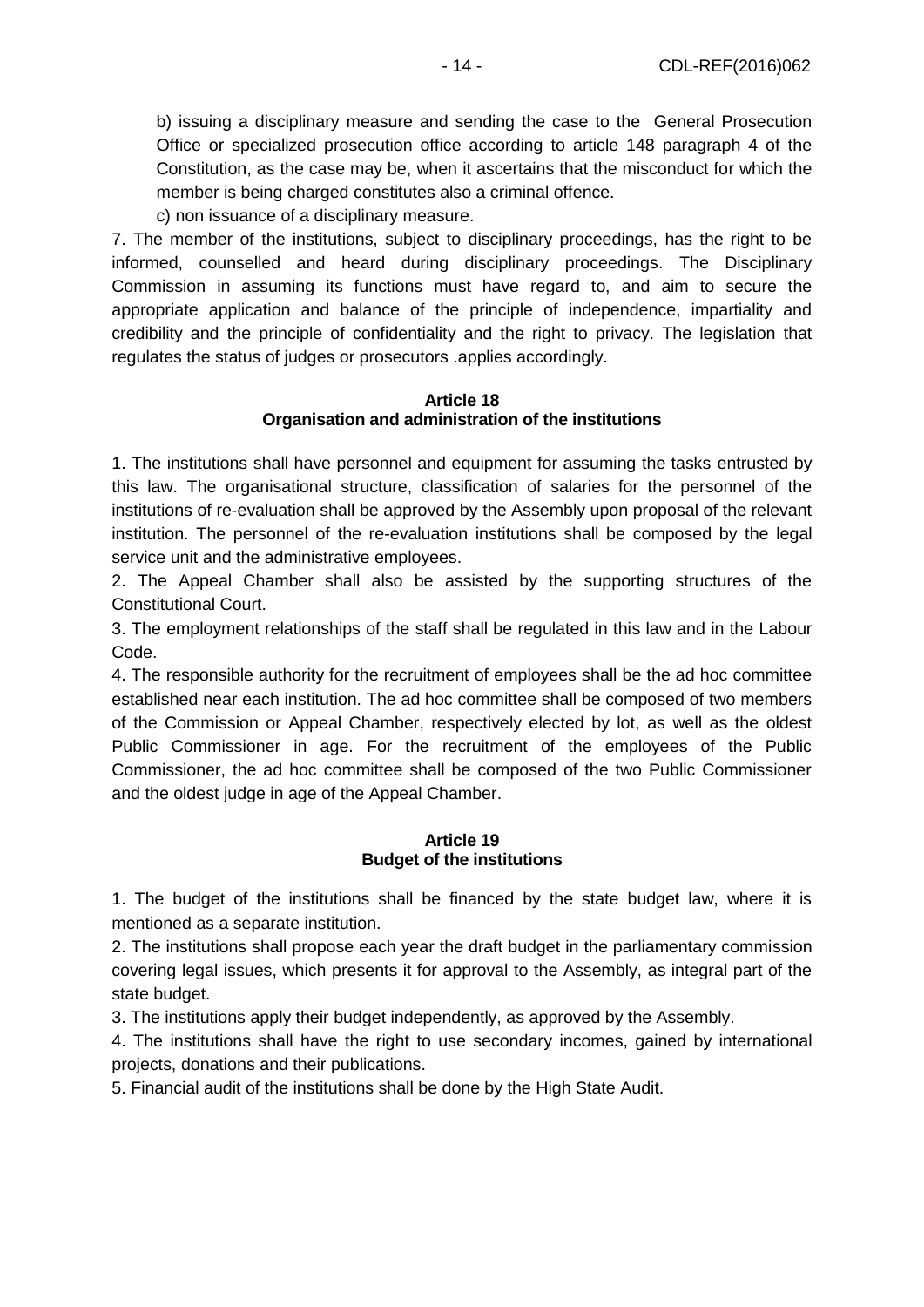#### **Article 20 The Secretary General**

1. Within 30 days after the entry into force of this law, the President of the Republic shall publish the vacancies for the two Secretaries General, on its website and in two of the highest circulation newspapers in the country. All interested persons may apply for these positions within 20 days after the publication in the website. The President of the Republic prepares the files and hands them over to the institutions once they have begun their functioning.

2. The procedure for the recruitment shall be carried out based on a transparent and open procedure of the most qualified candidates. The selection of the candidates shall be carried out by the ad hoc commission established in the respective institutions.

3. Secretary General is the Albanian citizen who fulfils following criteria:

a) has completed the second level of university law studies or economic studies with the degree 'master in science' in Albania or law studies or economic studies abroad and has obtained an equivalent degree according to the rules on equivalenting diplomas foreseen in the law;

b) work experience in management and leading position not less than 10 years;

c) no criminal investigation has been initiated against him/her; has not been sentenced by a final court decision for committing a crime as well as a criminal offence, deliberately;

ç) be fluent in English;

d) no disciplinary measure of dismissal from office or any other effective disciplinary action in compliance with the legislation has been taken against him/her at the time of application;

e) has not held a political post in the public administration or a leadership position in a political party for the last 10 years;

4. The ad hoc committee decides on the selected candidate through a file competition.

#### **Article 21 Duties of the General Secretary**

The duties of the secretary general are:

a) represents the institution in respect to all relations with third parties, if the relevant President of the re-evaluation institutions is not able to perform this duty;

b) administers the register of files;

c) organizes and leads the daily work of the all the staff with the exception of the advisory staff;

ç) deals with issues related to public relations;

d) organises the work for the preparation of the annual report on financial expenses.

dh) recruits the personnel in compliance with the Labour Code

e) performs any other administrative task assigned by the President of the relevant reevaluation institution.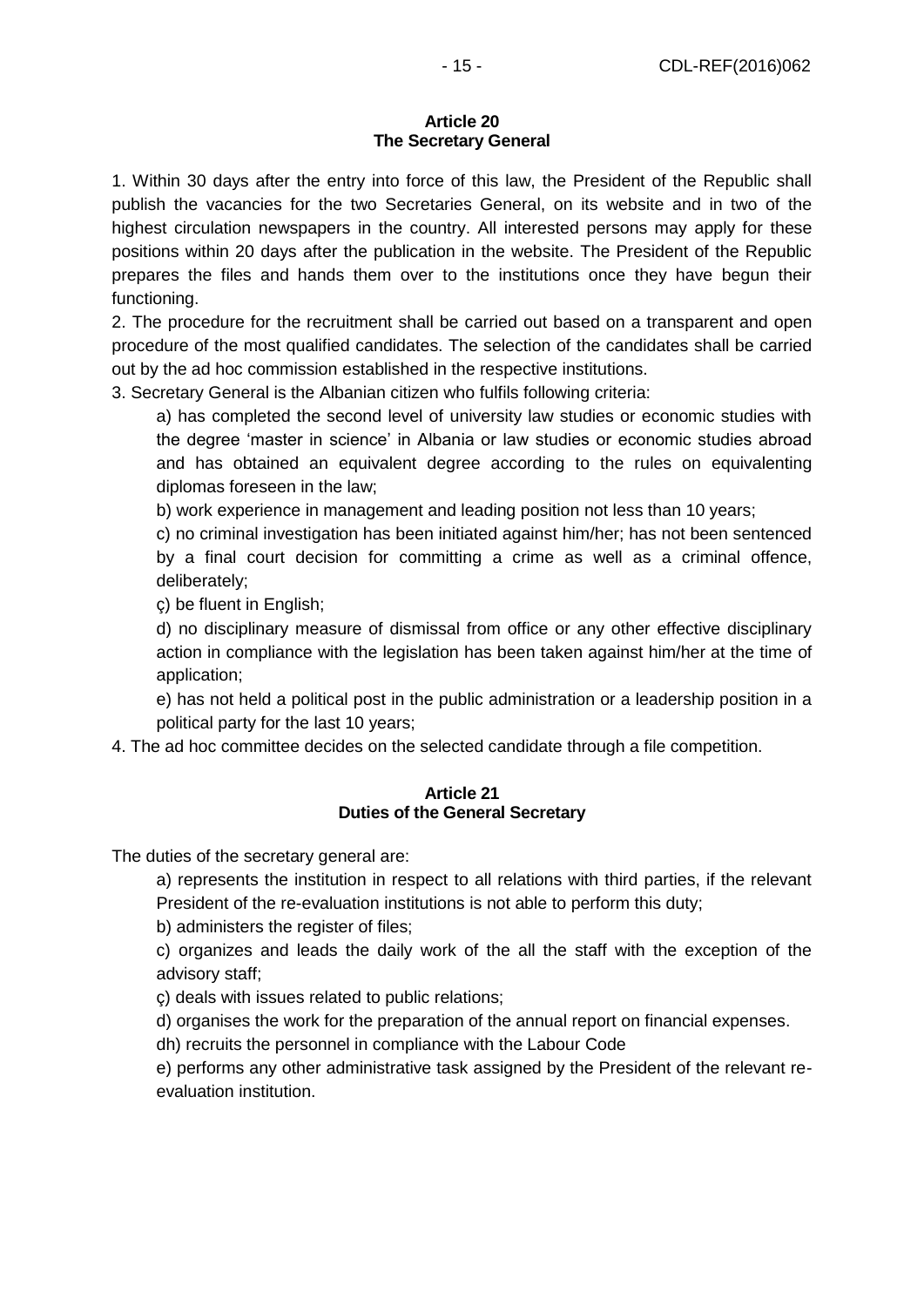#### **Article 22 Legal Service Uni**

t

1.The Commission and the Appeal Chamber shall, in its decision-making be assisted by the Legal Service Unit, which carries out advisory and supporting activity in the decision-making process of these institutions. The Legal Service Unit is composed of legal advisors, and economic advisors under the supervision of the meeting of the commissioners or judges.

2. The procedure for the recruitment shall be carried out based on a transparent and open procedure of the most qualified candidates. The selection of the candidates shall be carried out by the ad hoc commission established in the respective institutions

3. Legal advisor is the Albanian citizen who fulfils the following criteria:

a) has completed the second level of university law studies with the degree 'master in science' in Albania or law studies abroad and has obtained an equivalent degree according to the rules on equivalenting diplomas foreseen in the law;

b) Work experience in the justice system or public administration not less than 7 years;

c) Has not been sentenced by a final court decision for committing a crime or a criminal offence, deliberately, and no criminal investigation has been initiated against him/her;

ç) no disciplinary action of dismissal from office or any other disciplinary action in force in compliance with the legislation has been taken against him/her at the time of application;

d) be fluent in English;

4. Financial advisor is the Albanian citizen who fulfils the following criteria of having:

a) has completed the second level of university economic or mathematic studies or law studies with the degree 'master in science' in Albania or law studies or economic studies abroad and has obtained an equivalent degree according to the rules on equivalenting diplomas foreseen in the law;

b) work experience in the financial field non less than 7 years;

c) has not been sentenced by a final court decision for committing a crime or a criminal offence, deliberately, and no criminal investigation has been initiated against him/her;

ç) no disciplinary action of dismissal from office or any other disciplinary action in force in compliance with the legislation has been taken against him/her at the time of application;

d) be fluent in English.

### **Article 23 Duties of the advisor**

- 1. Duties of the legal advisor are to:
	- a) analyse the file and preparation of the case report;
	- b) perform any other tasks assigned by Rapporteur of the case.
- 2. Duties of economic advisors are to:

a) study the file from the financial/economic point of view and prepare the report on the case, in particular financial assessment of assessee's assets;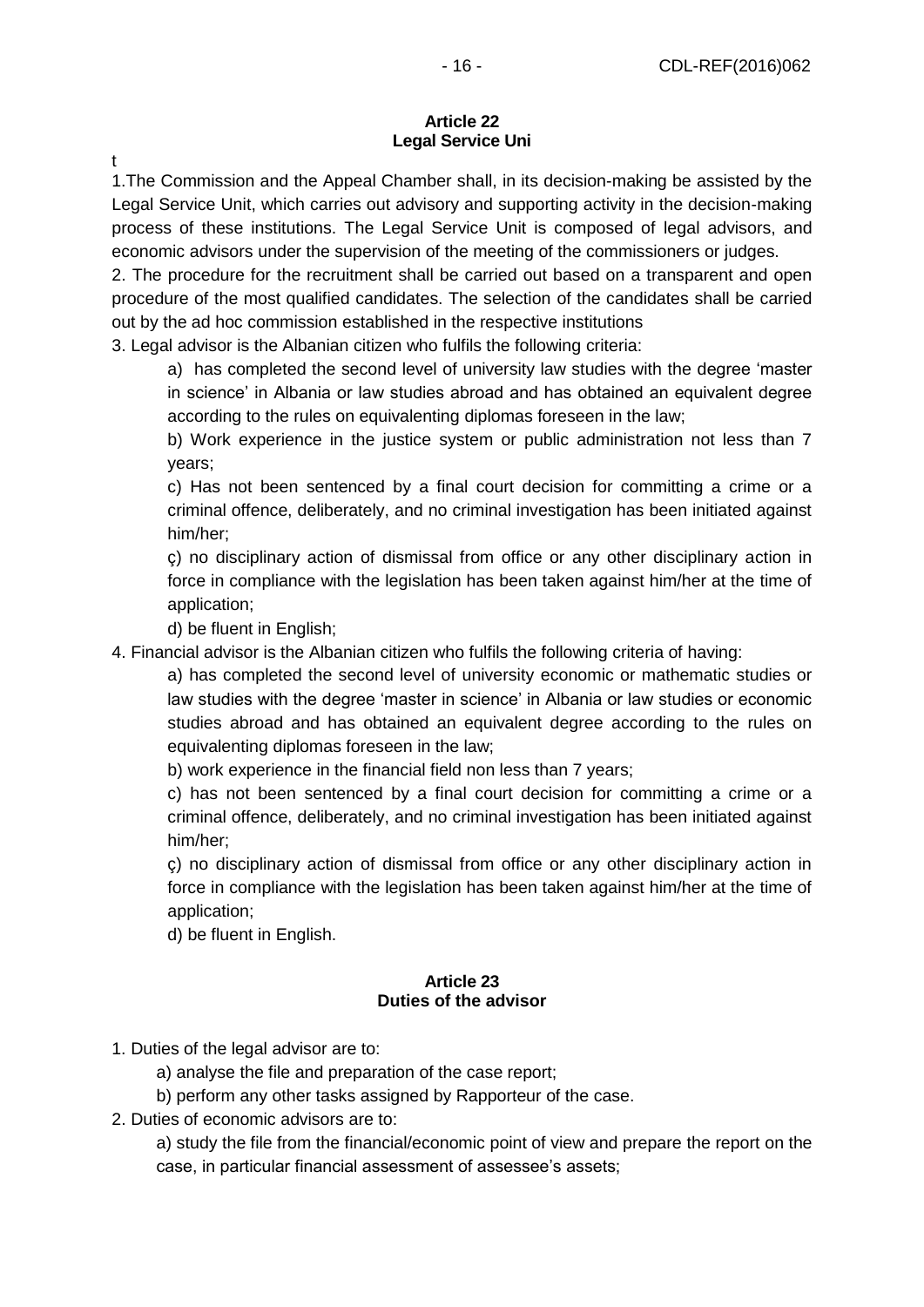b) perform any other tasks assigned by rapporteur of the case.

#### **Article 24 Media Relation**

The institutions shall have a responsible person for the public communication relation.

#### **Article 25 Protection of the members of the institutions and local and international staff**

If the life, health or property of the members of the institution, their related persons, othe staff of the re-evaluation institutions, as well as the supporting staff of the International Monitoring Operation shall be endanged, the state shall provide protection as defined in the legislation in force on the special protection.

#### **Article 26 Declaration of assets by the members of the institutions**

1. The member of the re-evaluation institution, upon initiation of the exercise of the duty, shall have the obligation to submit the annual asset declaration. Inaccurate disclose of this asset declaration shall constitute a ground for dismissal from the duty in accordance with this law.

2. The member of the re-evaluation institution, the general secretary, the financial and legal advisors as well as their related persons, shall submit an annual declaration of assets and up to three years after its termination, within the terms foreseen by Law "On the declaration and audit of assets, financial obligations of elected persons and certain public officials".

3. The member of the re-evaluation institution shall not be subject of the re-evaluation process in accordance with article 179/b of the Constitution.

## **Article 27 Guarantees of impartiality**

1. The member of the re-evaluation institution shall declare and avoid any situation of conflicts of interests, based on the Law "On prevention of conflicts of interest". Any decision taken in situations of conflicts of interest, a part form any legal consequences in the decision-making process, shall constitute a serious disciplinary misconduct.

2. In the case a member of the institution is unable to decide an assigned case for reasons mentioned in article 30 of the Administrative Procedure Code or Law "On prevention of conflict of interest in exercising public functions", he or she shall notify immediately in written form the Panel. The decision on the preclusion of a commissioner, judge or public commissioner shall be taken by another panel designed by lot.

3. Each person who possesses information on the existence of the conflict of interest grounds mentioned in paragraph 1 of this article, shall notify immediately in written form the Panel adjudicating the case, which shall forward the request to another Panel for decision, assigned by lot.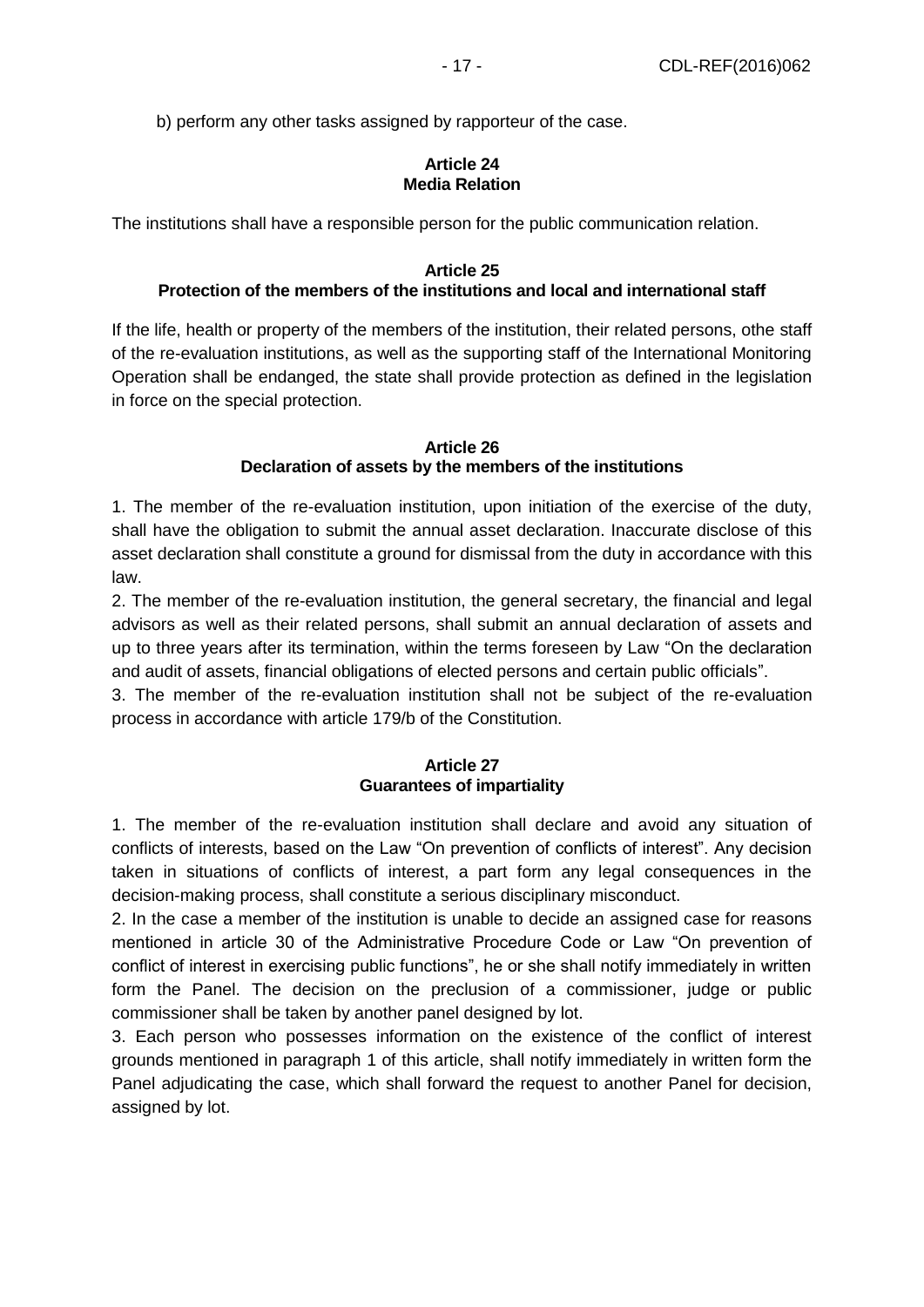#### **Article 28 Security conditions of trust and confidentiality**

1. Telecommunications of members of institutions shall be monitored by the Independent Investigation Unit established in accordance with article 148 paragraph 4 of the Constitution and in their financial records/indicators shall be monitored by the Financial Intelligence Unit upon their approval provided in articles 7, paragraph 3 letter ç) of this law, for the whole duration of their mandate.

2. The member of the re-evaluation institution and their personnel are bound to handle all information related to the re-evaluation procedure in compliance with the principle of confidentially and data protection. These institutions are exempt from this obligation only when the information is given to the assessee under re-evaluation or to bodies legally entitled to request such information due to legal obligations.

### **Article 29**

## **Salaries and other benefits of the members and advisors**

1. Members of the re-evaluation institutions shall work full time.

2. Commissioners and Public Commissioners shall receive the salary and other financial benefits in accordance with the legislation that regulates the status of judges or prosecutors..

3. The judge at the Appeal Chamber shall receive the salary and other financial benefits in accordance with Law "On organization and functioning of the Constitutional Court in the Republic of Albania".

4. The members of the re-evaluation institutions shall receive an additional monthly allowance due to work-related difficulties.

5. The legal/financial advisor shall receive respectively 80% of the monthly salary of the respective member of the re-evaluation institution. They receive an additional payment due to work-related difficulties.

6. Upon termination of the mandate of the re-evaluation institutions, the legal/financial advisor, upon his or her consent, shall have the right to be appointed in functions or public functions which he or she had before its appointment or in positions equivalent to them in the public administration.

## **CHAPTER IV ASSET ASSESSMENT**

## **Article 30 Object of asset assessment**

The object of asset assessment is the declaration and audit of assets, the legitimacy of the source of their creation, financial obligations, including private interests, for the assessee and persons related to him or her**.**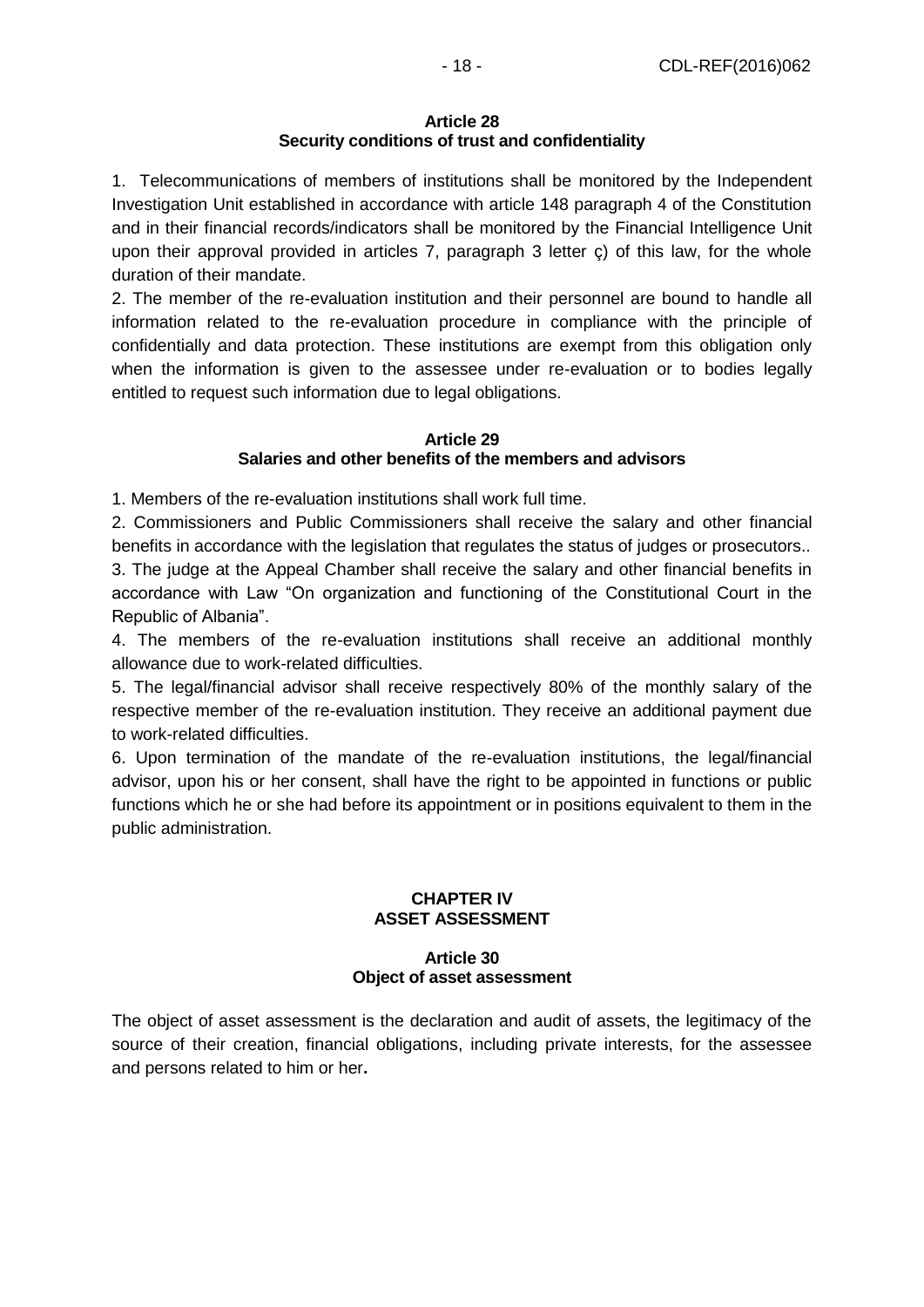#### **Article 31**

## **Initiation of the re-evaluation procedure for asset assessment**

1. All assessees shall compile the declaration on asset declaration as per Annex 2 attached to this law, to the official address of HIDAAC, within 30 days from the date of entry into force of this Law.

2. Upon receipt of the asset declarations, HIDAACI shall initiate immediately the procedure described, as provided in articles 4 paragraph 4 and 33 of this law.

3. Within three months after entry into force of this law, the assessees mentioned in 179/b paragraph 4, sentence two of the Constitution, may file a written request addressed to the Commission with the purpose to be re-evaluated. The request shall be accompanied by the filled-in asset declaration as per annex 2 of this Law.

## **Article 32 Declaration of assets**

1. The assessee and his or her related persons along with the declaration of assets shall submit, all the necessary documents justifying the veracity of his or her statements in the declaration regarding legitimacy of their assets and the source of their creation.

2. In case the asseessee is objectively not able to present the document which justifies the legitimacy of the creation of the assets, he or she should attest to the re-evaluation institutions that the document has disappeared, has been lost and cannot be remade or cannot be obtained in any other way. The vetting institution decide if the non-presentation of documents is for justified reasons. This rule applies also in case the responsible organ for issuing the justifying documents does not replied in due time.

3. If the assessee or related persons have assets outside the territory of the Republic of Albania, he or she shall submit the bank statement of last years, most current property records, or other documents demonstrating the value of the foreign-located asset.

4. All assessee and his or her related persons or other related persons who have been declared in the capacity of donors, lenders and borrowers, when they confirm these relations, shall bare the obligation to justify the legitimacy of the source of the creation of these assets.

5. All declarations of private interests previously submitted to HIDAACI can be used as evidence by the Commission and the Appeal Chamber.

## **Article 33 Procedure of re-evaluation of assets**

1. HIDAACI based on declarations of assets shall conduct a full audit procedure in compliance with this law, the Law "On the declaration and audit of assets, financial obligations of elected persons and certain public officials, Law "On prevention of conflict of interest in exercising public functions" and Law "Code of Administrative Procedures".

2. The General Inspector of HIDAACI, for the purpose of this assessment, can request through Albanian Financial Intelligent Unit or Ministry of Justice records of assets owned or beneficially used abroad by assessee's or their related persons, or any financial transactions in Albania or abroad according to Law no. 9917/2008 "On prevention of money laundering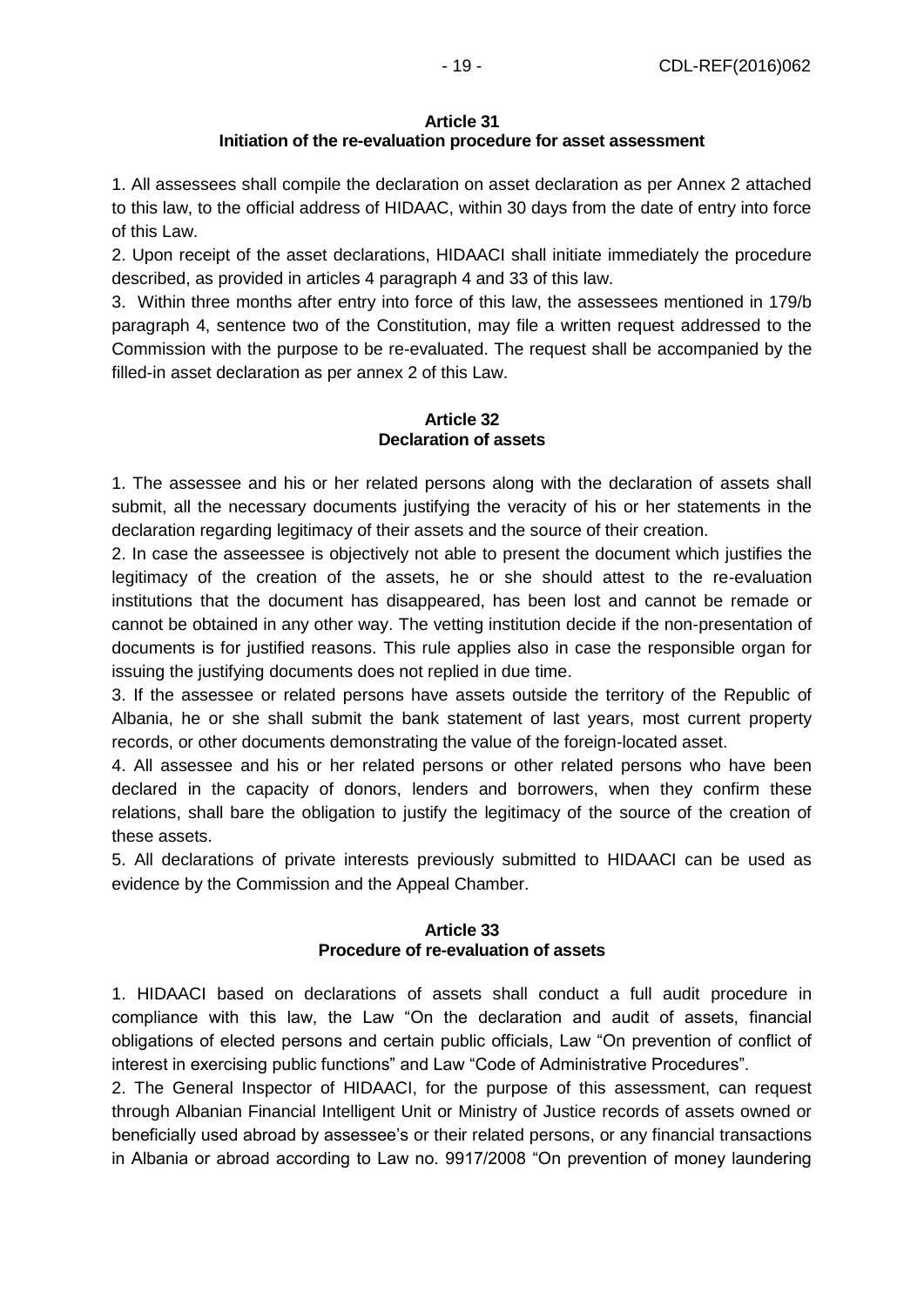and financing of terrorism" or from assessees or their related persons. Such documents or information can be used as evidence before the Commission.

3. HIDAACI assists and provides full access to international observers, upon their request, whom are in particular entitled to consult, copy or investigate declaration of assets submitted by the assessee or his or her related persons and their accompanying documents.

4**.** HIDAACI shall conduct a full audit procedure as soon as possible but no longer than 180 days of asset declaration submission.

5. Upon completion of the audit, the General Inspector of HIDAACI shall prepare a reasoned detailed report for each assessee and shall rate his or her declarations as follows:

- (a) accurate declaration /disclosure in compliance with the law, with legitimate financial sources and not found in situation of conflicts of interest;
- (b) lack of legitimate financial sources to justify their assets;
- (c) hiding wealth/ assets;
- (d) false declaration;
- (e) subject founded in situation of conflicts of interests.

## **CHAPTER V**

## **BACKGROUND ASSESSMENT**

#### **Article 34 Object of the background assessment**

The object of background assessment shall be the verification of assessees declarations and other data with the purpose of identifying assessees with inappropriate contacts with persons involved in the organized crime, in accordance with the principles and conditions provided for in Article DH of the Annex of the Constitution.

#### **Article 35 Initiation of the re-evaluation procedure for Background Assessment**

1. Assessees shall compile the declaration form on background assessment as per Annex no. 3 of this law, and shall sent it within 30 days from the date of entry into force of this Law to the official address of the Classified Information Security Directorate ("National Security Authority").

2. Upon receipt of background declarations, the National Security Authority shall initiate immediately the procedure described, as provided articles 4 paragraph 4, 37 and 38 of this law.

3. Within six months after entry into force of this law, the assesses mentioned in article 179/b paragraph 4 sentence two may file a written request addressed to the Commission with the purpose to be re-evaluated. The request shall be accompanied by the filled-in background declaration as per the annex of this Law.

## **Article 36 The structure responsible for background assessment**

1. The re-evaluation institutions in collaboration with the National Security Authority are responsible for administering the background checks. The Authority shall appoint sufficient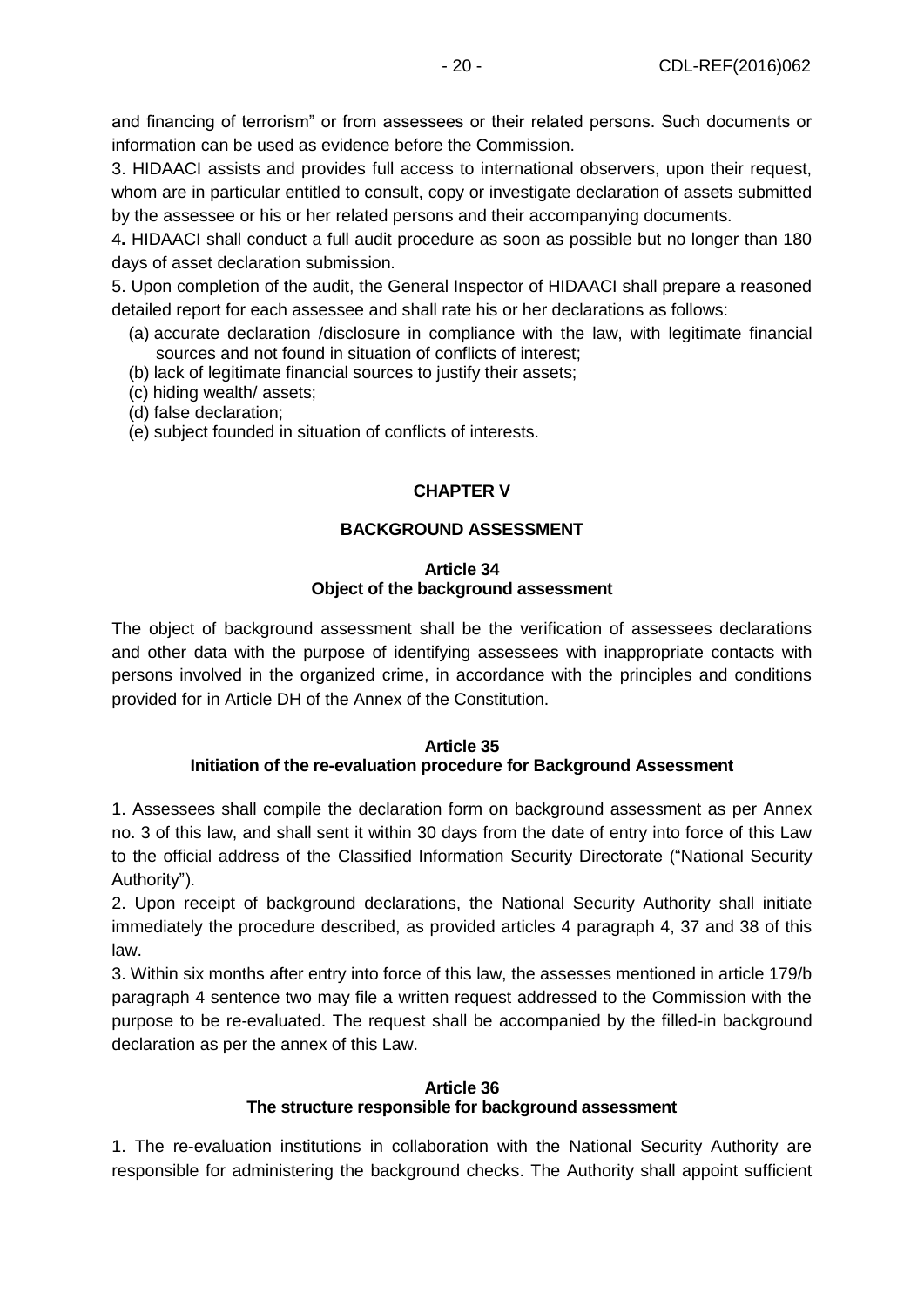officials within the Agency's division responsible for re-evaluation to administer the background check. Persons conducting the background assessment shall comply with all applicable standards of professionalism, ethics, privacy protection and secrecy.

2. The National Security Authority, State Intelligence Service and Internal Intelligence and Complaint Service near the Ministry of Internal Affairs shall establish a working group to carry out the tasks under this law. Personnel shall be seconded from these structures to the task force for no less than a one year period.

3. The National Security Authority, based on the request of the working group or of the institutions shall establish liaisons with foreign countries to obtain information about members and alleged members of organized crime necessary to accomplish the purposes of this law.

#### **Article 37 Tasks of the working group**

The working group has to abide by the general requirements of the background assessment, being as follows:

a) Accurate verification of identity, in the past and present for every individual;

b) Verification if it has demonstrated criminal tendencies of involvement in organised crime;

c) General evaluation whether the individual is under the pressure of criminal structures;

ç) Having been or being or attempting to be involved covertly solely, in complicity or in the composition of a criminal organisation;

### **Article 38 Standards governing the background assessment**

1. The background assessment shall be conducted based upon the most accurate evidence, intelligence and information available.

2. In particular, persons conducting the background assessment shall not make a determination based upon personal relationships, personal animosity or personal favouritism.

3. The background assessment shall include an evaluation of evidence and information that must include conditions that support a finding under paragraphs 4 and 6 and conditions that mitigate against a finding under paragraphs 5 and 7. Any background assessment that does fails to consider supporting and mitigating conditions is incomplete.

4. Conditions that support a finding of inappropriate contact with a person involved with the organized crime are in particular:

a) The assessee has been photographed or a witness describes a meeting with a person involved with the organized crime.

b) The assessee or a member of his or her related persons has held a communication with a person involved with the organized crime.

c) The assessee or a member of his or her related persons exchanges money, favours, gifts or property with a person involved with the organized crime

ç) The assessee is closely related to a person involved with the organized crime.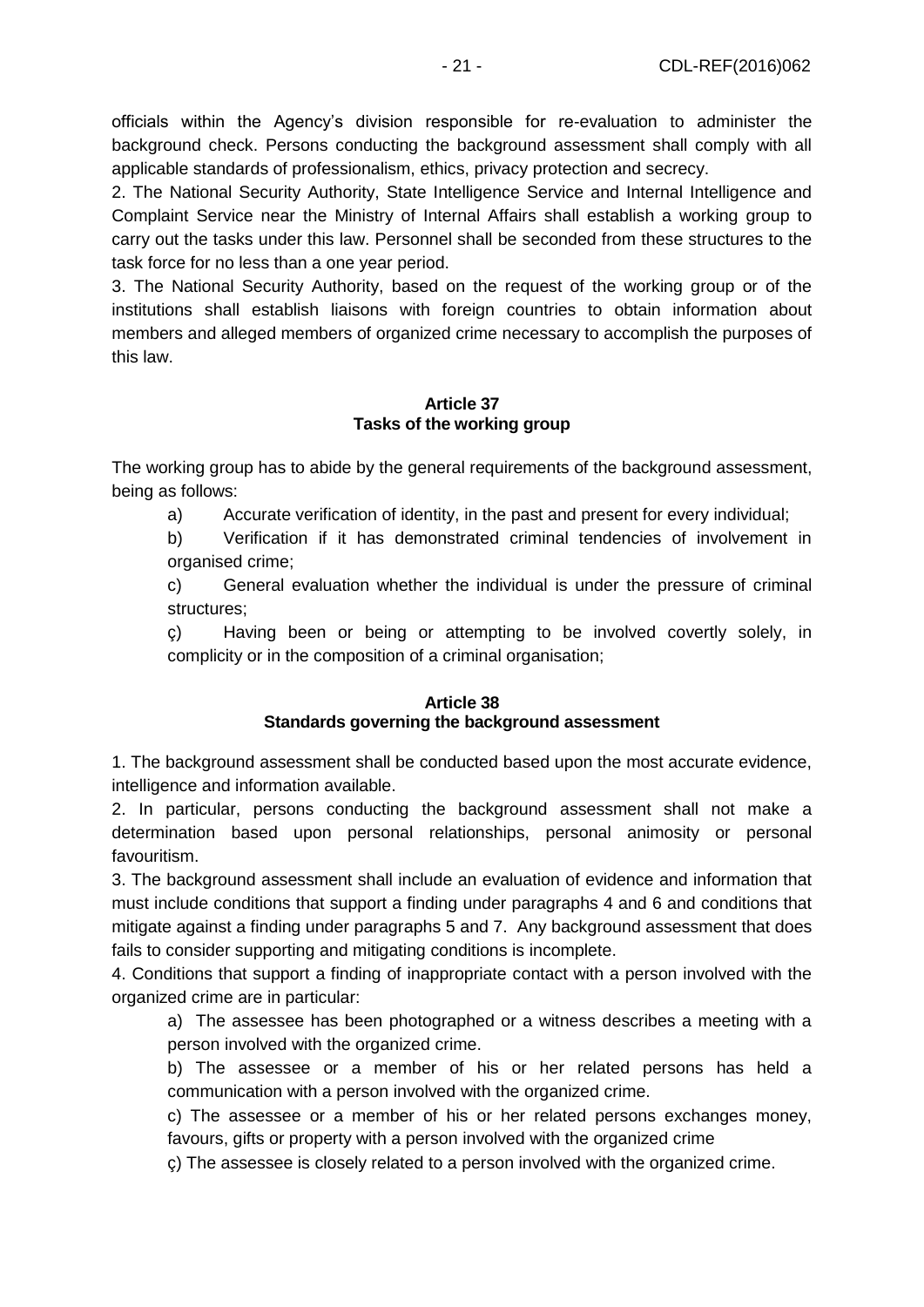d) The assessee participates in or attends meetings, events or activities with one or more persons involved with the organized crime. The person's alleged membership in organized crime is well known, has been publicized, or is a matter of public record.

5. Conditions that mitigate a finding of inappropriate contact with a person involved with the organized crime are in particular:

a) The assessee is believably unaware that the person is a person involved with the organized crime. This condition can be counterbalanced by factors in paragraph 4.

b) The assessee's family relationship with the person involved with the organized crime is distant, or involves rare family contact.

c) The assessee has been public, truthful and complete about the contacts and has distanced himself or herself from them. This condition can be counterbalanced by the timing or perceived motivation of the assessee's actions.

ç) The assessee was aware that the person is a person involved with the organized crime, but was unaware that he or she would attend a meeting or was tricked into attending. This condition can be counterbalanced by factors in paragraph 3 letter a).

d) The assessee's contacts were over five years old and there are no indications that they continued. This condition can be counterbalanced by the degree of seriousness of the contacts or by factors in paragraph 4.

dh) Any other credible factor that mitigates against a finding of inappropriate contact with a person involved with the organized crime. This factor must be explained.

6. Conditions that support a finding that background declaration was not completed fully and truthfully are in particular:

a) The assessee fails to list a contact which is established by relevant and credible evidence.

b) The assessee fails to list a contact which is established by relevant and credible intelligence which is corroborated or deemed reliable.

c) The assessee fails to list a contact which is established by relevant and credible information which is supported by other evidence, and assessee has other contacts which were either listed or established under letter a) of this paragraph, or there is other evidence of a benefit, action or consequence from the contact which creates a reasonable suspicion that the information is the only plausible explanation.

7. Conditions that mitigate a finding that the background declaration was not completed fully and truthfully are in particular:

a) The assessee lists a contact but the date or location is not correct, and this appears to be due to simple error or confusion.

b) The assessee fails to list a contact, but has been truthful and complete about other contacts, and this omission appears to be due to simple error or confusion.

c) The contact occurred at a location with numerous people and it is credible that the contact would not have been memorable or seemed insignificant. This condition can be counterbalanced by the degree of seriousness of the contact or by other factors under this paragraph.

ç) The assessee fails to list a contact which involves a family member, and conditions of that contact would not have been memorable or seemed significant.

d) This condition can be counterbalanced by the degree of seriousness of the contact or by other factors under this article.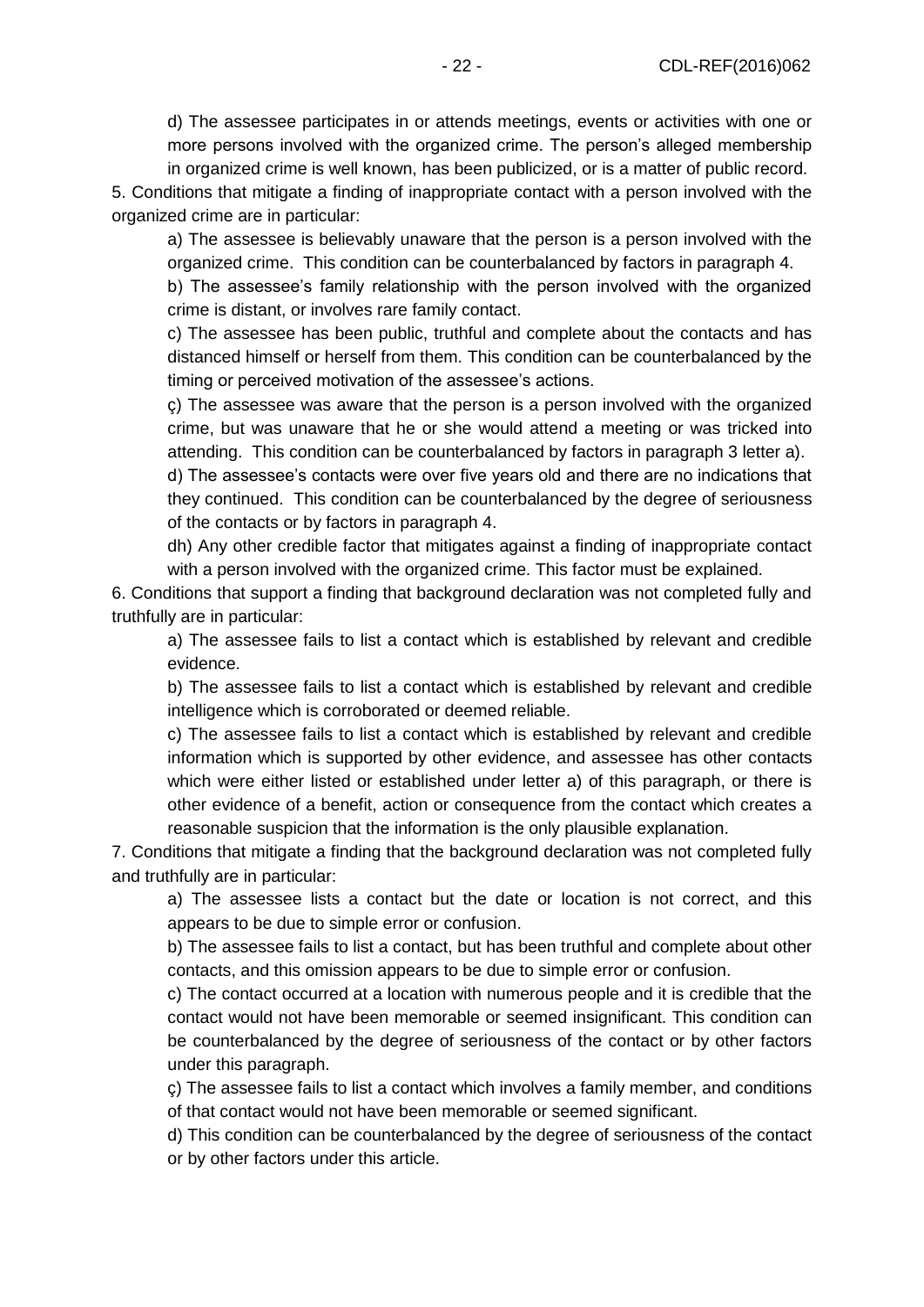The assessee is believably unaware that the person is a person involved with the organized crime. This condition can be counterbalanced by factors in paragraph 6. dh) Any other credible factor that mitigates against a finding of inappropriate contact with a person involved with the organized crime. This factor must be explained.

#### **Article 39 Procedure of Background Assessment**

1. The National Security Authority in collaboration with the working group within 60 days of the formation of the working group, each the background declaration shall review it and verify whether the information is accurate and whether the assessee has any inappropriate contacts with persons involved with the organized crime or alleged members of organized crime. At the end of the 60 days, the National Security Authority may ask the Commission for a 30 days extension in particular if foreign information has been requested.

2. When the review and verification is completed, within 10 days the National Security Authority shall submit to the Commission a public document prepared by the working group. This document/report determines whether an assesseed has completed the background declaration fully and truthfully, and whether there is information in the background declaration or elsewhere which indicates that the assessee has inappropriate contacts with persons involved in the organized crime, and a recommendation about the appropriateness for the office. This public document shall provide a description of those contacts and conditions considered under article 38 of this law. Information shall not be disclosed if it endangers the safety of a source or is a result of a condition from a foreign government.

#### **CHAPTER VI PROFICIENCY ASSESSMENT**

#### **Article 40 The object of proficiency assessment**

The Proficiency Assessment shall evaluate assessees according to their ethical and professional activities in compliance with this law and the legislation that regulates the status of judges or prosecutors..

## **Article 41 Initiation of the re-evaluation procedure for the Proficiency Assessment**

1. Assessees shall compile the self-evaluation form as per Annex no.4 attached to this law and shall sent it within 30 days from the date of entry into force of this Law to the proficiency assessment body.

2. Within three months after entry into force of this law, the assesses mentioned in article 179/b paragraph 4 sentence two of the Constitution may file a written request addressed to the Commission with the purpose to be re-evaluated. The request shall be accompanied by the filled-in self-evaluation form as per annex no.4 of this Law.

3. The proficiency assessment shall be done for the re-evaluation period of the past three calendar years of the exercising the duties from entry into force of this law. In case the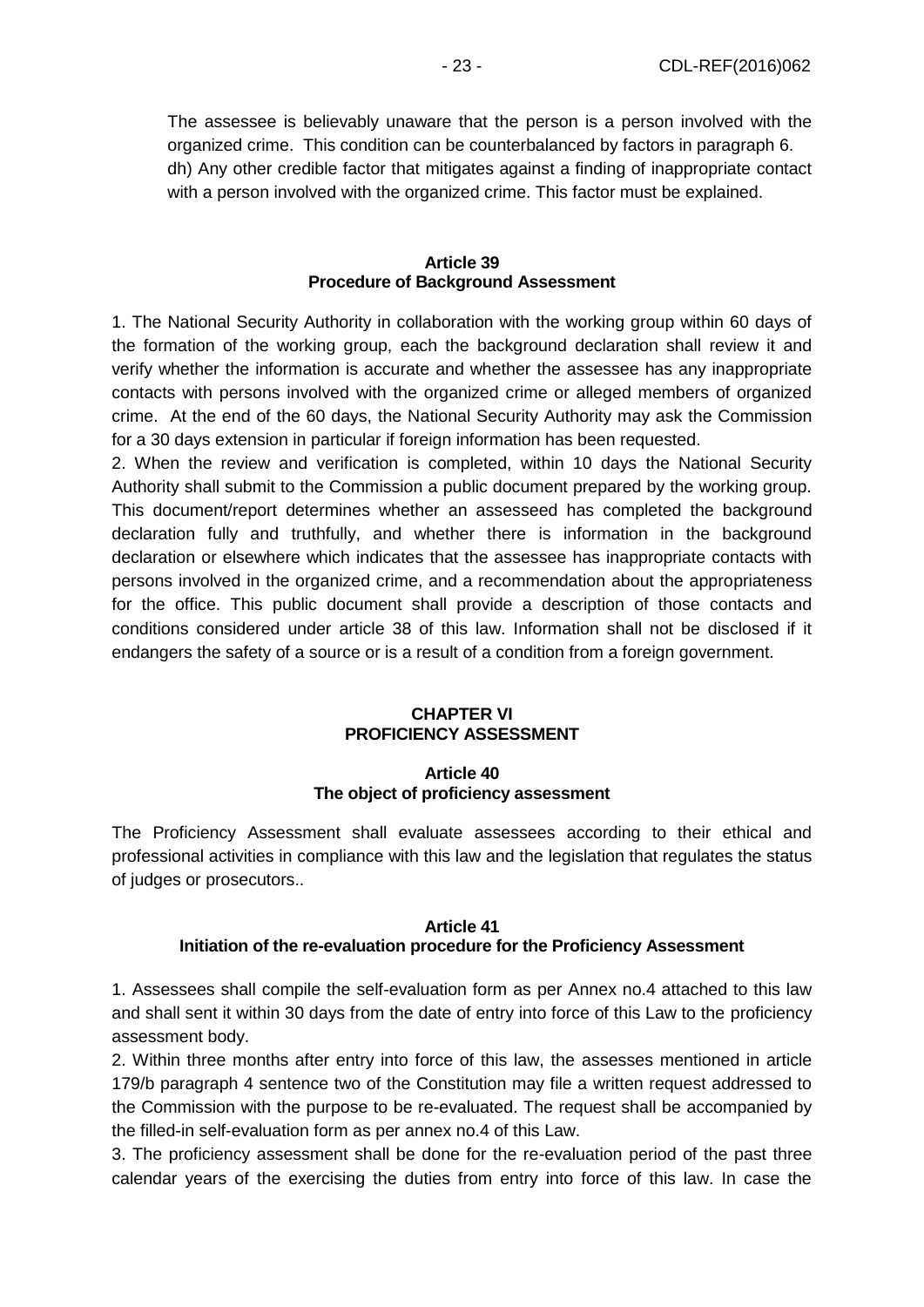assesse has less than three years in duty, the re-evaluation period shall consist of all years exercising this duty.

4. The re-evaluation period may be extended to the period starting from 1 January 2006 on in particular if relevant information on the ethical and professional performance of the assessee is available. The Commission or Appeal Chamber shall take this information into consideration if the rapporteur or the international observer considers it to be relevant for the re-evaluation.

#### **Article 42 Sources of re-evaluation of proficiency assessment**

1. The Constitutional Court judges, High Court judges and all judges and prosecutors shall be re-evaluated based on sources provided in the legislation that regulates the status of judges or prosecutors. The General Prosecutor shall be evaluated based on the performance of his duties provided in article 8 of the Law nr. 8737/2001 On the organisation and functioning of the prosecution office in the Republic of Albania", for the last three years starting from the beging of the mandate.

2. The legal adviser at the Constitutional Court, High Court and legal assistants of administrative courts and Prosecution Office, that are not magistrate, shall be assesseed based on:

(a) prepared reports and legal opinions; and

(b) results of the exam at the School of Magistrates.

3. The inspector shall be re-evaluated based on decision 36, dated 29.04.2015 "On the criteria and procedures for the proficiency and ethic evaluation of the Chief inspector and the inspectors of the High Council of Justice".

4. The second paragraph of this law shall apply to former advisors of the Constitutional Court and former legal advisors of the High Court with at least 3 years of work experience in this function as well as for the inspectors who are not magistrates.

5. Former judges, prosecutors shall be re-evaluated based on following sources;

a) Assessment of the work which includes at least 5 legal documents produced by the assessee during the professional work;

b) Performance evaluation during a professional work;

c) If sufficient basis for a proficiency assessment of former judges or prosecutors is not available, the assessee shall undergo the exam of the School of Magistrate in accordance with paragraph 2, letter b of this article and the provisions of Law on the School of Magistrates in the Republic of Albania.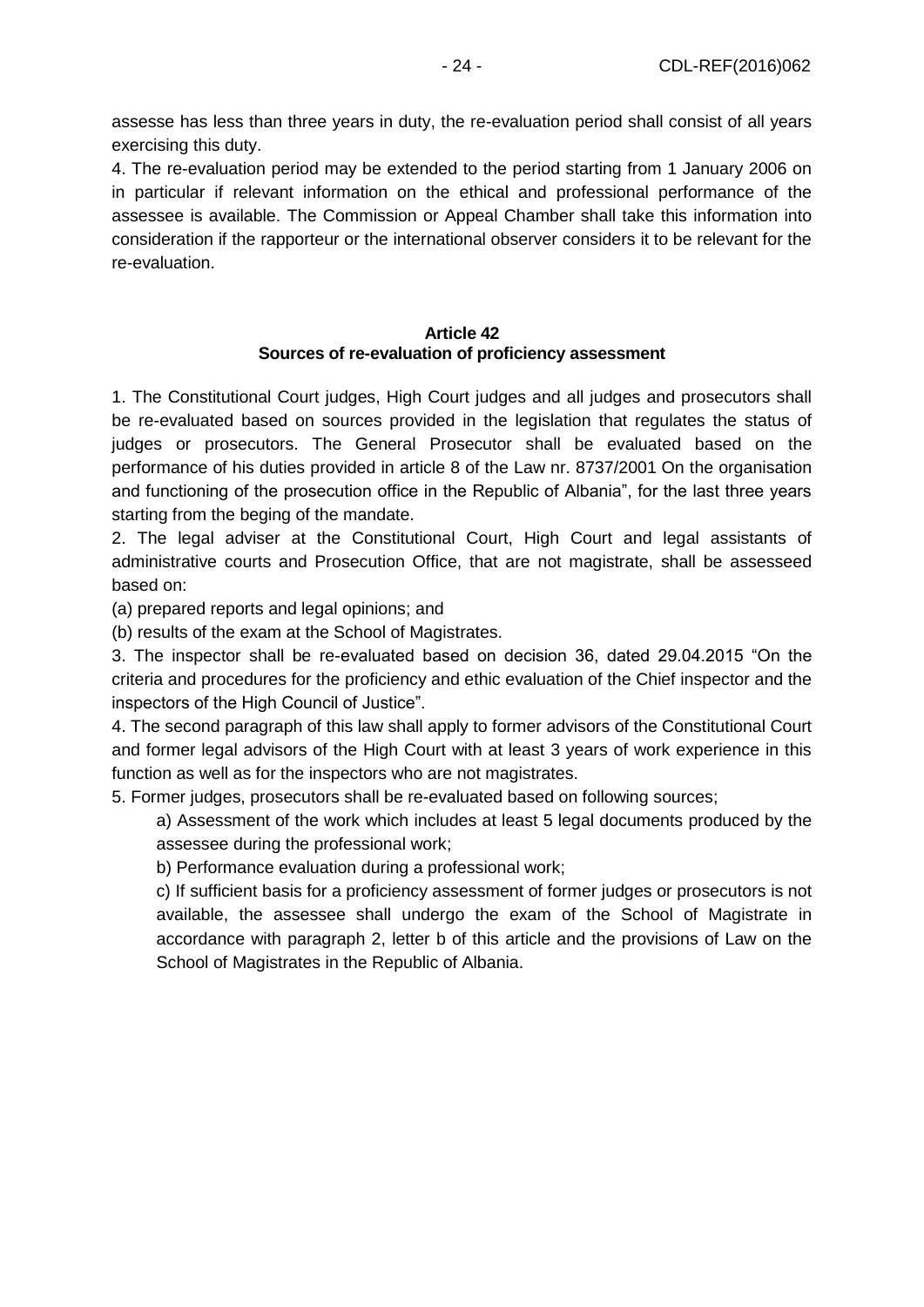#### **Article 43 Procedure for the proficiency assessment**

1. The re-evaluation procedure shall be carried out in accordance with the legislation that regulates the status of judges or prosecutors.as far as applicable to the re-evaluation procedure.

2. The relevant proficiency assessment body reviews legal documents issued by the assessee during the period subject to re-evaluation. The body, after reviewing the legal documents selected by the asseessee according to Annex 4 and the 5 (five) legal documents selected through an objective and random system, shall prepare a detailed and reasoned report. This report shall be submitted to the Commission, immediately, but not latter then 90 days of receipt of the self evaluation form.

3. It is the responsibility of every assessee and the relevant organs to ensure that the reevaluation institutions receive the required documents. If the re-evaluation institutions do not obtain the documents required, the Rapporteur shall send a notice to the assessee or the relevant organ to provided them within 5 days. Failure to cooperate may result for the assesse in an assessment of "inadequate"; The relevant organs are held liable according to article 50 paragraph 6 of this law.

4. If the Rapporteur has obtained reliable examples of the assessee's work in accordance with article 49 of this law from the public or through other means, however, it may continue with the assessment.

5. The Rapporteur, in extraordinary cases where information is complex or difficult to obtain, may request an extension of time from the Commission.

### **Article 44 Re-evaluation report**

The Rapporteur shall issue the proficiency report based on the report of the Inspectorate, the information received from other sources, and on evaluation criteria of the legislation that regulates the status of judges or prosecutors. and other legal acts. In the end, the rapporteur shall propose issuance of following rates for the assessee:

a) "Competent": The assessee has demonstrated an acceptable quality of work, fair judgment, has routinely observed rights of litigants or victims, and is acceptably efficient and effective.

b) Deficient: The assessee has demonstrated an unacceptable quality of work, poor judgment, has not routinely observed rights of litigants or victims, or is inefficient or ineffective. The Commission shall recommend training program at the School of Magistrates designed to repair these deficiencies within one year; or

c) Inadequate: The assessee has demonstrated an unacceptable quality of work, poor judgment, has not routinely observed rights of litigants or victims, or is inefficient or ineffective to the extent that the training program at the School of Magistrates, cannot resolve this issue within a year or has not successfully passed the exam at the School of Magistrates.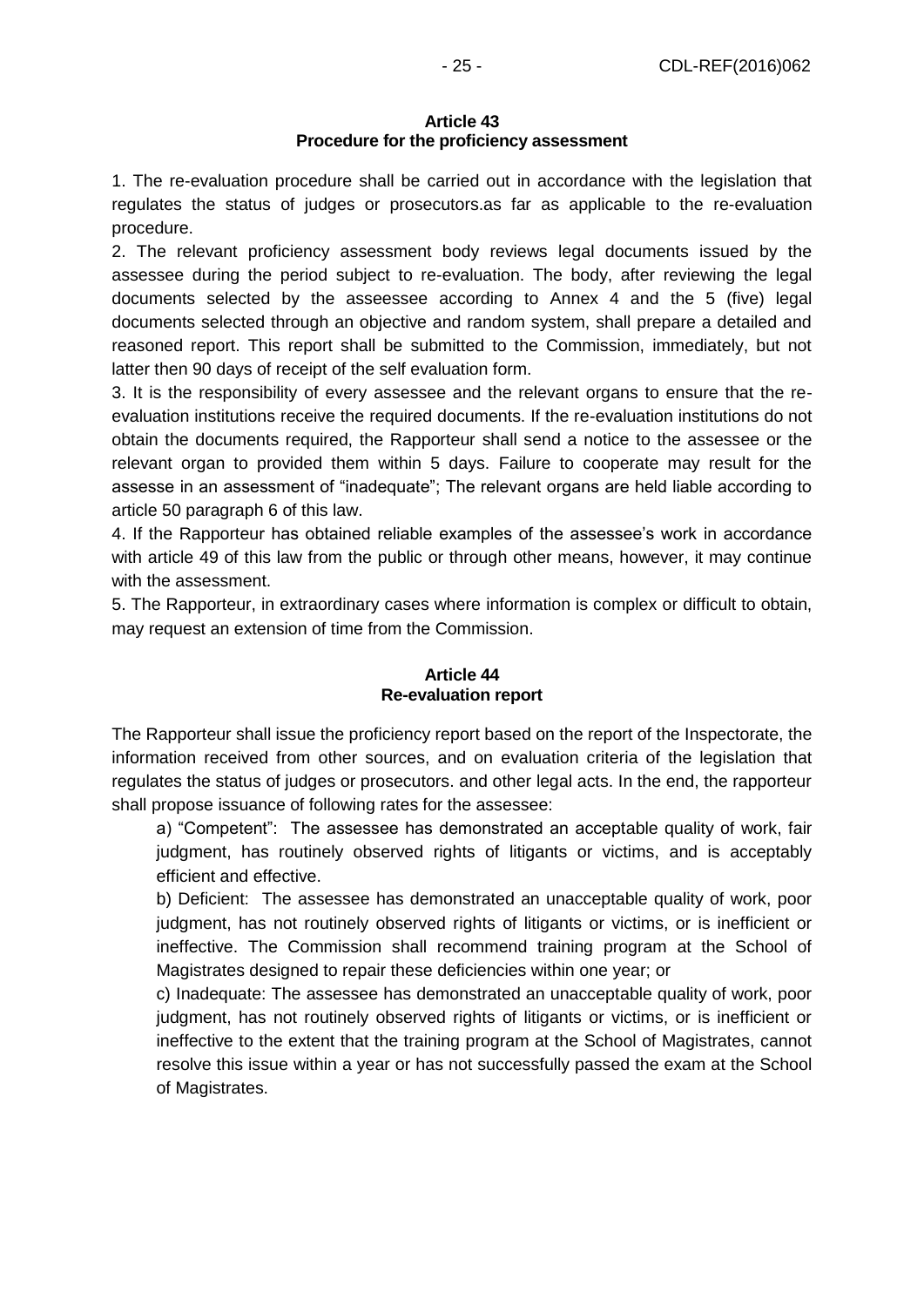#### **CHAPTER VII PROCEDURE OF RE-EVALUATION**

#### **Article 45 The general rules of the case investigation**

1. Members of the Commission, judges at the Appeal Chamber and international observers shall investigate on all facts and assess all necessary circumstances for the re-evaluation procedure.

2. During the administrative investigation, the Commission, the Appeal Chamber and the international observer may request information from any subject of public law according to articles 49 and 50 of this law. They shall administer all documents which ascertain acts, facts, qualities or subjective situation necessary for the realization of the investigation.

## **Article 46 Notification**

1. The notification and any communication during the re-evaluation process shall be made at the electronic e-mail address of the assessee provided in the asset declaration provided in article 31, paragraph 1 of this law.

2. If the assessee is on leave or maternity leave, the notification shall be made at the private email address of the assessee provided in the asset declaration provided in article 31 paragraph 1 of this law.

3. The assesse is entitled and obliged to access and use the official electronic e-mail address during the re-evaluation process.

4. In case of failure of notification according to the provisions mentioned above, other forms of notification foreseen in the Administrative Procedure Code are valid.

### **Article 47 Rights of the assesse**

Rights of the assessee during the re-evaluation process are provided in articles 35- 40 and 45-47 of the Administrative Procedure Code.

### **Article 48 Cooperation during the investigation process**

The assessee is obliged to cooperate with the Commission and the Appeal Chamber. In the decision making process, the Commission or the Appeal Chambers shall take into account the readiness and behaviour of the assessee to cooperate during the re-evaluation process.

### **Article 49 Tools for collecting evidence**

- 1. The Commission or the Appeal Chamber in order to establish facts and circumstances has the rights as follows:
	- (a) obtains legal documents according to article 3, point 2) of this law;
	- (b) collect declarations from the assessee, witnesses, experts and the public;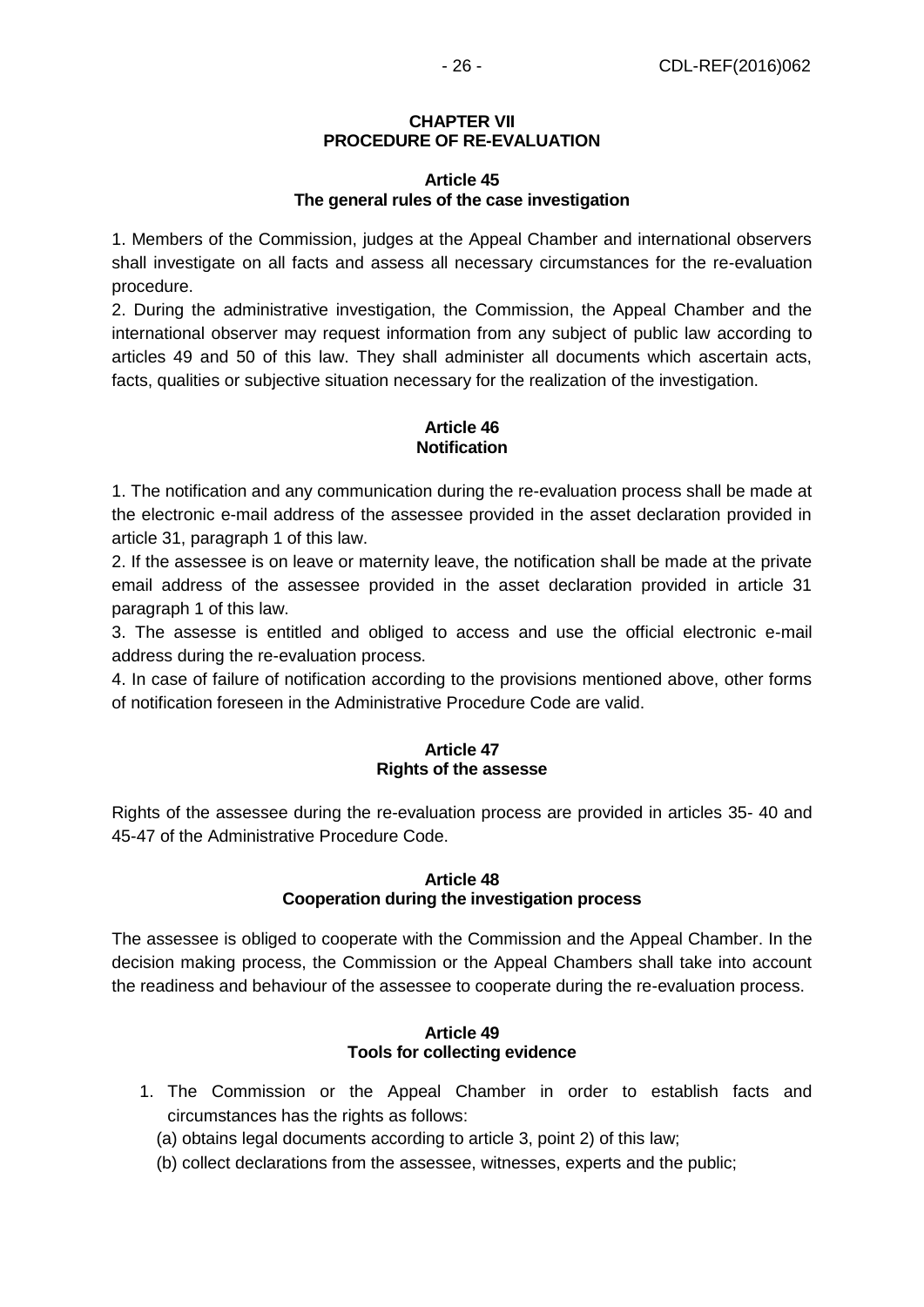(c) take other written documents according to the forms provided in the law or documents taken through other photographic, recording or other technical means;

(ç) visit and control movable and immovable asset based on the competent court decision.

2. The testimony of a witness or expert during the process of re-evaluation, may be used as evidence in criminal proceedings.

3. Facts already know to the Commission or Appeal Chamber or generally known facts and presumed facts from the law, do not need further evidence.

4. The Commission or the Appeal Chamber shall not base decisions only on documents from unknown sources, or evidence which is not reliable, lacks credibility or is strongly inconsistent with other evidence. It may be taken into account each indicia as a part of the overall evaluation of evidence.

5. Documents or information obtained from foreign state sources in compliance with this law shall be considered by the Commission or Appeal Chamber.

6. The request to take evidence shall be rejected by the Commission or the Appeal Chamber if taking such evidence is not allowed by the law or:

- a) if taking of such evidence is superfluous;
- b) if taking of such evidence is irrelevant to the decision or has already been proved;
- c) the evidence is wholly inappropriate or unobtainable;
- d) the request is made to protract the proceedings;

dh) an important allegation which is intended to offer proof in exoneration of the assessee may be treated as if the alleged facts were true.

7. A request to take evidence by inspection can be rejected by the Commission or Appeal Chamber, if the inspection is deemed to be not necessary for establishing the truth.

8. The above mentioned paragraph applies also for request to take evidence by examining a witness, if the witness has to be summoned from outside the territory of the Republic of Albania.

9. The rejection of the request shall be made in reasoned decision of the Commission or Appeal Chamber by providing the arguments for its rejection.

10. A finding (statement, document, report) by an international observer shall be considered to be a determination that a fact, condition, circumstance or legal standard exists or occurred. The finding shall present the circumstances that provide the basis for that finding. If drafted in compliance with paragraph 5 of this article, the Commission or the Appeal Chamber shall give it the deference of an expert report. The refusal of the findings of the international observer shall be done in reasoned decisions.

11. A written opinion by an international observer shall be considered to be a conclusion by the latter about the individual application of the re-evaluation process or conclusions to be made from facts in individual cases. The opinion may be persuasive to the Commission or Appeal Chamber, but may not be given evidentiary value.

12. In case the Commission or Appeal Chamber has not taken into consideration the request of the international observer to collect an evidence, they shall issue a decision by arguing reasons for its rejection.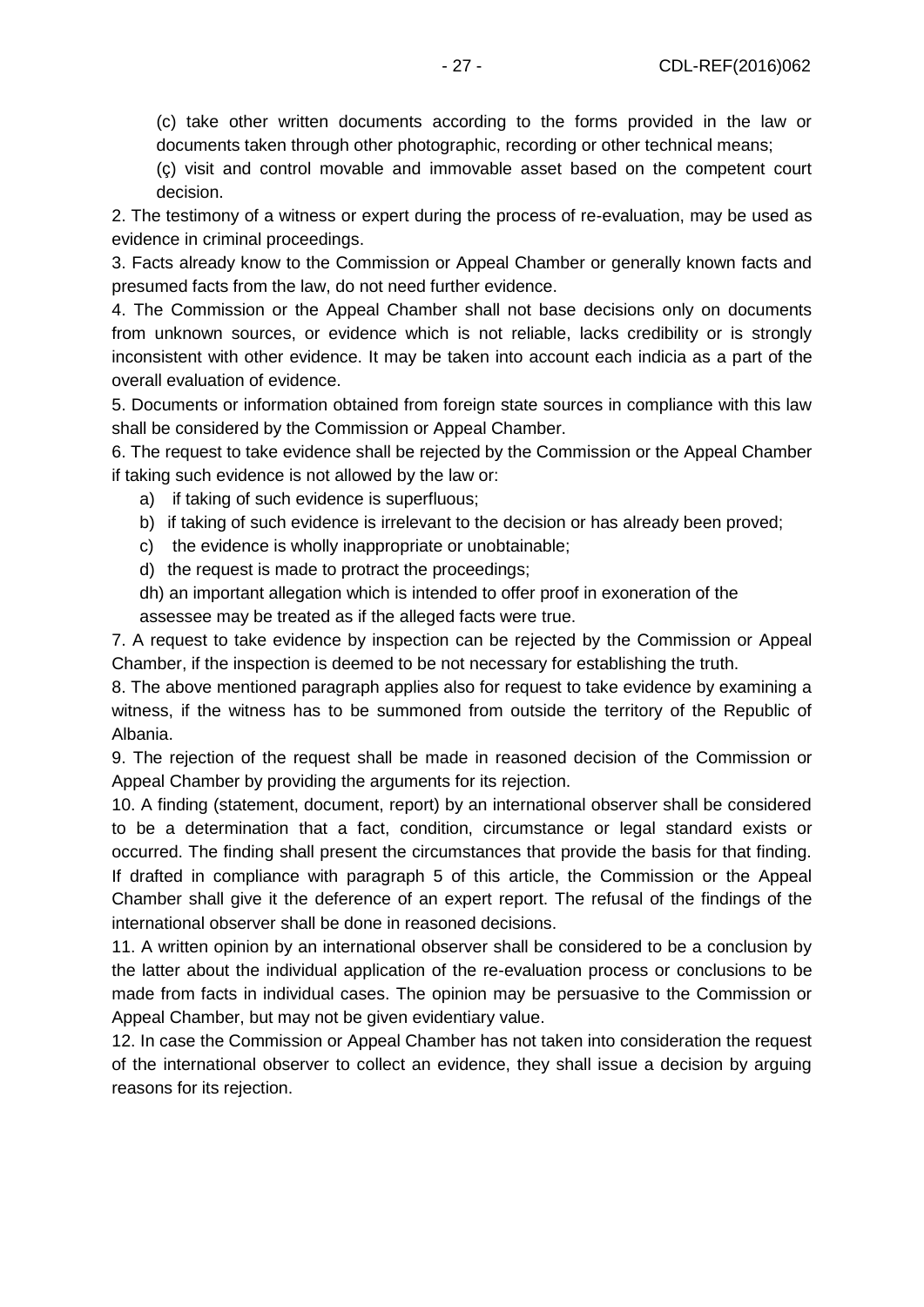#### **Article 50 Access to information**

1. The Commission, Appeal Chamber, and international observers shall collaborate with state institutions, individuals or legal entities, domestic or foreign, to verify truthfulness and accuracy of statements made by the assessee.

2. The Commission, Appeal Chamber and international observes shall have full access to all data bases like specialized prosecution office according to article 148 paragraph 4 o fthe Constitution, especially, but not limited to:

a) information on the judicial status of the asseessee;

b) personal files of assessees, statistical data, legal documents and files selected for evaluation, self-assessments, supervisors" opinions, data on training, and complaints against persons subjected to evaluation, results from the verification of complaints, as well as decisions on disciplinary measures against assessees;

c) data in immoveable properties of the assessee registered with the cadastre or obtained through a notarial act not registered with the Immoveable Properties Registration Office. For this purpose, the Commission or the Appeal Chamber have access and the right to request information from the cadastre and/or the Albanian notarial register;

ç) bank accounts, tax information, vehicles database, border entry and exit data;

d) data on ownership rights or interests on assets of every kind, moveable or immoveable, corporeal or incorporeal, material or immaterial, including those evidenced in electronic or numeric format, including but not limited to instruments such as loans, traveller"s cheques, bank cheques, payment orders, all types of securities, standing orders and letters of credits, and any interest, dividends, other income or value deriving thereof.

dh) data on possible business relationships, commercial activities or other professional activities.

e) data that prove the existence of money in cash or other monetary market means or interests and/or payments, including but not limited to cheques, receipts, certificates of deposits, debit or credit cards, electronic payment cards, securities, and any other document that proves the existence of a monetary obligation or other deposited value and an obligation to pay to the assessee a corresponding amount in cash money or other form;

ë) data that prove the existence of trusts or other similar agreements.

3. If the data or information provided in paragraph 2 of this article, is kept and administered electronically or processed and updated through a computer system, the public institution or entity exercising a public function are obliged to provide the Commission and Appeal Chamber with the necessary access codes to fully access the information needed for the evaluation. The levels of access for each case are run through the security level determined based on the function and need for information from the Commission and Appeal Chamber.

4. Upon request from the Commission or Appeal Chamber, secondary level banks and other entities exercising banking and financial activities in the Republic of Albania are obliged to provide any information on deposits, accounts and transactions of the person subjected to evaluation or persons related to them. Private institutions shall be reimbursed by the reevaluation institutions for each request including for access to database and copies.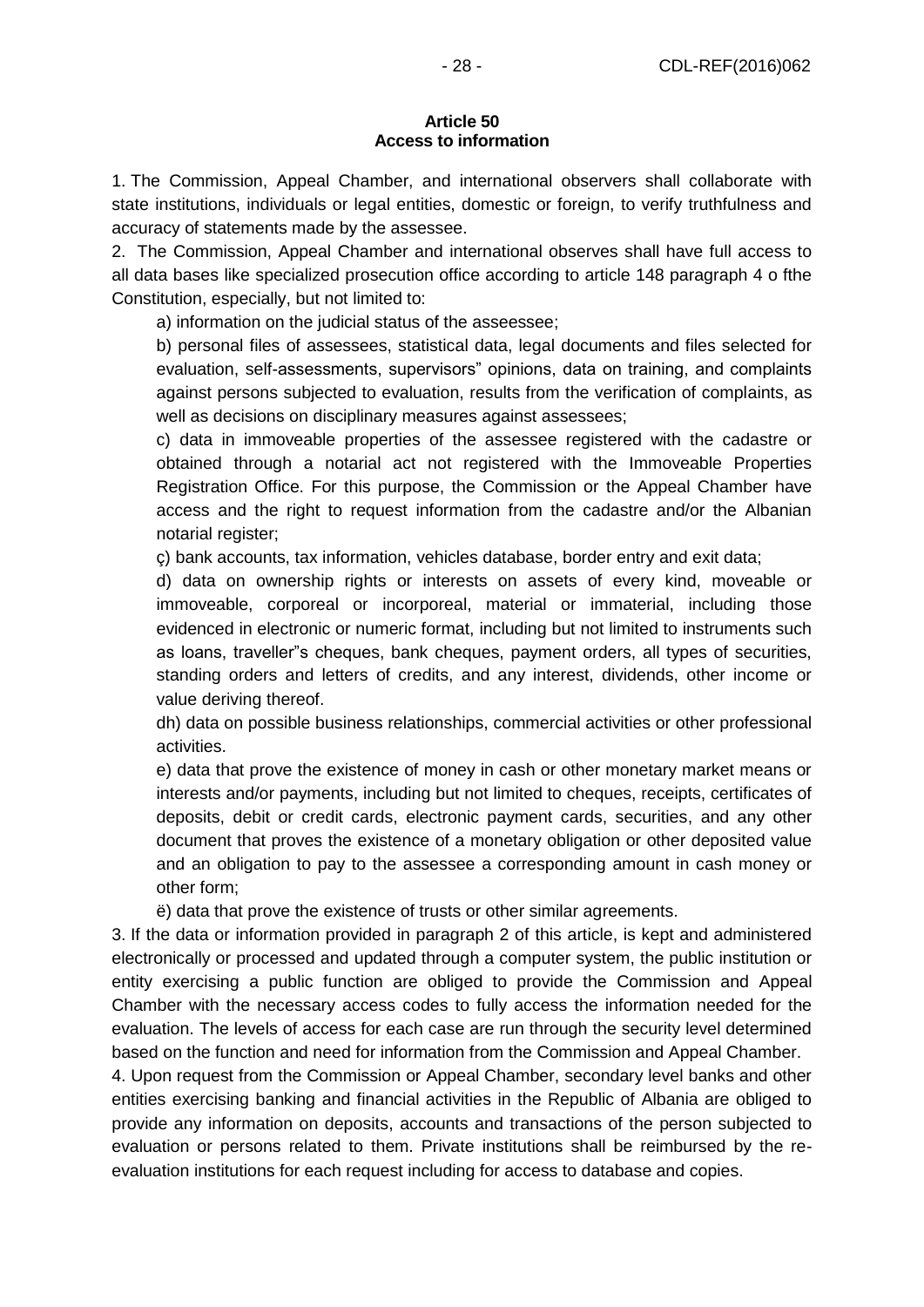5. Data collection, processing and administration as per this article is subjected to rules on personal data protection determined by the legislation in force. The Commission or the Appeal Chamber takes appropriate organizational and technical measures to protect personal data from illegal or accidental destruction, accidental loss, to protect access or disclosure by unauthorized persons, especially when data processing is done electronically, as well as by any other illegal form of processing, in compliance with the data protection legislation.

6. Within 15 days from receipt of the request, any state body or public legal entity is obliged to collaborate with the Commission and Appeal Chamber for the delivery, access to and verification of data, facts or circumstances. Failure or refusal to collaborate, obstruction, delays or misconduct of the verification process shall be reported to the prosecution office as criminal offence (article 248 of the Criminal Code) and shall constitute disciplinary misconduct.

7. The Commission, the Appeal Chamber and international observers have the right to request international cooperation within the framework of international treaties and diplomatic channels. Request are handled by the competent ministry.

## **Article 51 Conclusions based on Facts**

If the assessee does not present evidences in accordance with article 85 of the Administrative Procedure Code and in case of incomplete evidence, the Commission and the Appeal Chamber may make factual conclusions based on the given evidences, the general assessment of the cases and their internal conviction.

### **Article 52 Burden of Proof**

1. The Commission and the Appeal Chamber shall seek to determine an objective and proportionate evaluation of the assessee.

2. If the Commission or the Appeal Chamber concludes that the evidence has reached the standard of proof under article 45 of this Law for its report, the assessee shall have the burden to provide evidence or arguments about evidence against that conclusion.

3. Article 82 of the Code of Administrative Procedure does not apply.

## **Article 53 Participation of public in denunciation of facts**

1. Each person who becomes aware of facts or circumstances which might constitute evidence related to each component of the re-evaluation has the right to inform directly reevaluation institutions. The institution is obligated to review the information if received by a known or anonymous person.

2. The information shall contain the necessary basis to assess on the misconduct of the reevaluation components, specifically details on the action or suspected action, legal consequences and circumstances on facts which create the trust that there has been law infringement as well as the contact details of the informant.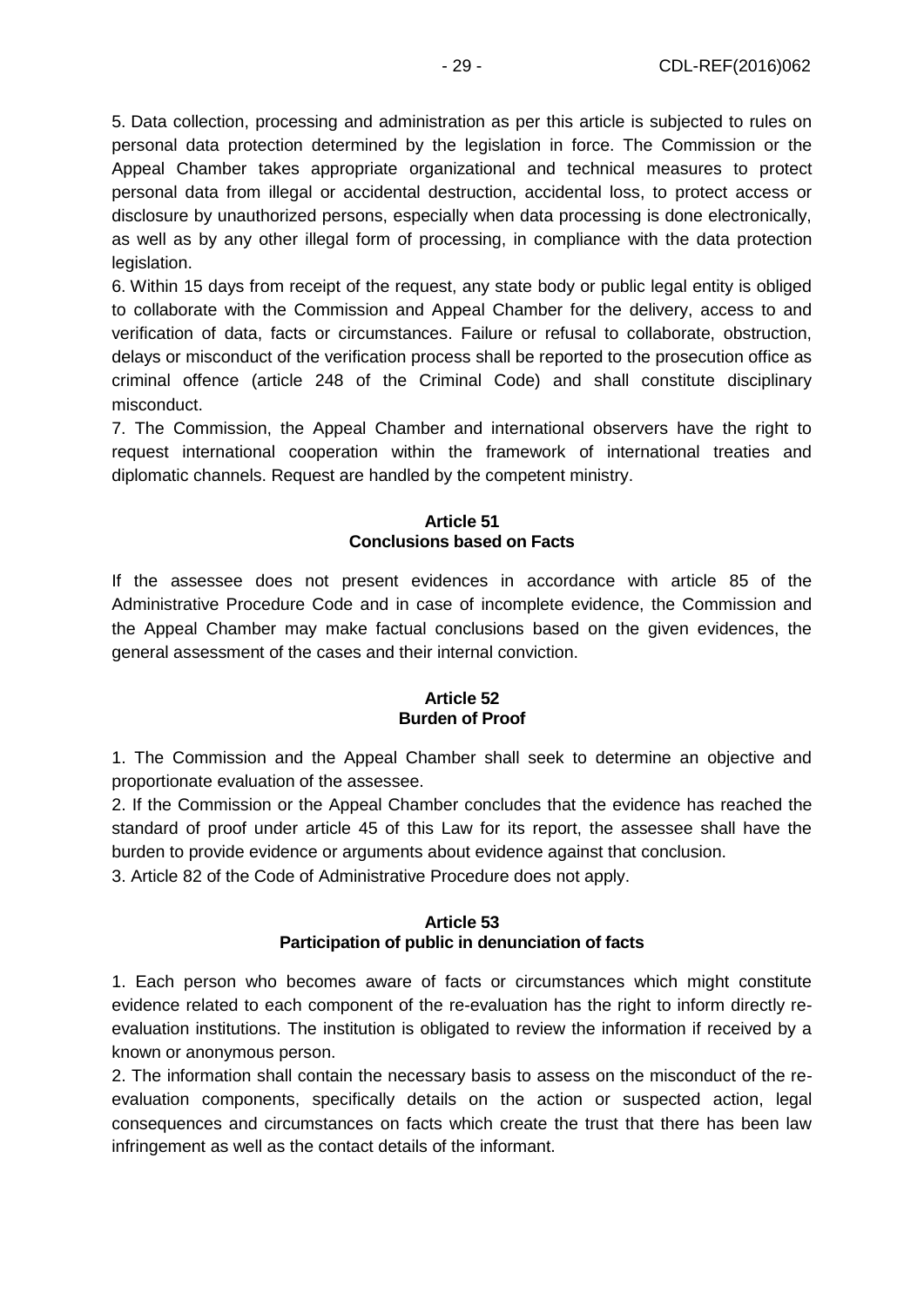3. Withdrawal of the information by the informant does not lead automatically to archiving the investigation if the Commission or the Appeal Chamber considers that allegations provide sufficient grounds for an ex officio investigation in the relevant case.

4. The Commission or Appeal Chamber shall publish a denunciation template in order to facilitate submission of information by the public.

5. The rights and interests of persons who denounce shall be automatically protected in trustable, effective and appropriate manner, according to the same standards provided in Law "On whistle-blower and protection of whistle-blowers".

## **Article 54 Justice collaborator**

1. The person who participated in a corruption charge with the assessee is entitled to address the competent prosecution office for investigating corruption charges according to the criminal legislation.

2. The prosecutor can grant to the person the status of justice collaborator if the latest is willing to give sufficient evidence, about a concrete corruption charge which involving him or her and the assessee.

3. The person is entitled to be represented by a defence council.

4. If an agreement is reached, the justice collaborator must give full information, without any reserve or condition, on all the facts, events and circumstances, which serve as evidence for the discovery, investigation, trail or prevention of corruption of assesses. The written statement of a justice collaborator done in front of the prosecutor constitutes a valid evidence for the re-evaluation and all other legal procedures.

5. The justice collaborator is not prosecuted for the corruption activities with assesses which the person confesses in the written statement. The prosecutor shall provide a copy of the statement and the granted status to the justice collaborator, re-evaluation institutions and the international observers.

6. The collaboration agreement can be revoked, if the justice collaborator is not delivering evidence to the institutions or made false statements for which criminal proceedings shall start in accordance with the criminal legislation.

7. The assessee having received a bribe by the justice collaborator shall be obliged to reimburse the bribe to the justice collaborator even if the latter violated the law as well. The assessee cannot claim that the enrichment has been lost in the meantime. The reimbursement can be claimed directly from the related persons of the assessee, if it is asserted that they have obtained from the assesse an amount exceeding 100.000 ALL without legal grounds for the period of time starting from 1.1.2006. Assessees and related persons have the right to file regress claim before the court against the main recipient of the bribe accordingly.

## **Article 55 Hearing**

1. The Commission shall invite the assessee to a hearing in conformity with the rules provided in art. 87 and 88 of Administrative Procedure Code. International observers shall be notified accordingly.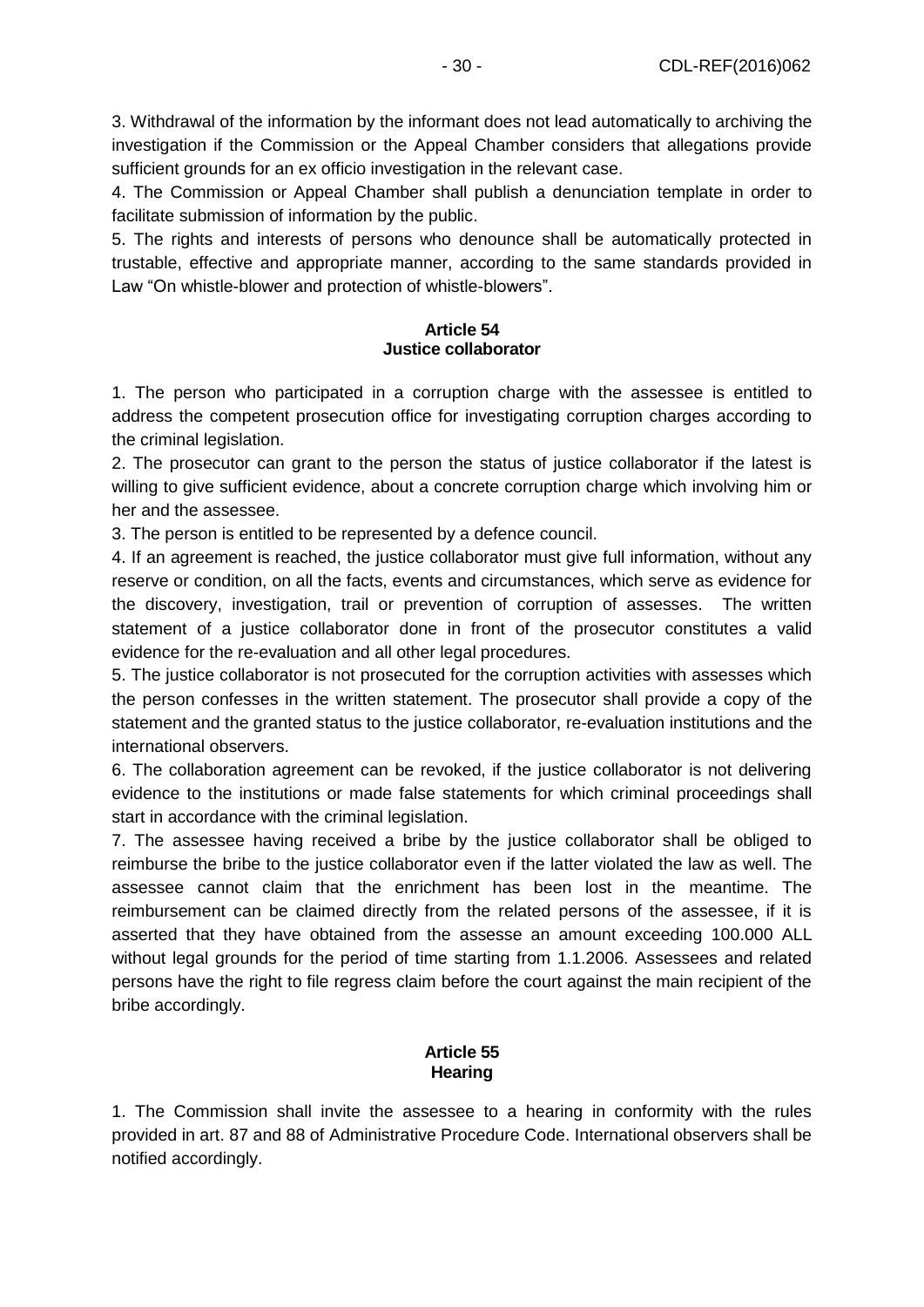2. The Commission's hearings shall be held in public as provided in article 20 of Law 49/2012"On the organization and functioning of administrative courts and adjudication of administrative disputes".

3. The Commission shall have the right to ask for the assessee to speak. If the assessee does speak, the international observer and the panel may ask questions. The assessee has the right to refuse to answer questions. Questions can include a test of knowledge and practical skills in the field of law the assessee is currently working or has worked within the last year.

4. The Commission may reasonably limit the time provided for the assessee to speak.

5. All deliberations are held behind closed doors in the presence of the international observer. All decisions by the Commission shall be taken by open vote and by simple majority of the panel member's. In case of dissenting or concurring opinions during the decision making process, the Commissioner which has a dissenting/concurring opinion must present them in writing. International observers are entitled to write a dissenting opinion which shall accompany the final decision. Minutes of deliberations of the case shall be kept by the register staff of the Commission.

6. The decision is announced at the end of the hearing.

7. The written decision shall be notified to the assesse, the public commissioner and international observers within 30 days after the end of the hearing. The decision shall be published on the Commission's website.

#### **Article 56 Resignation of assesses**

1. The assessee has the right to resignation not later than three months from the entry into force of this law. The resignation shall be submitted in written form to the President of the Republic and shall be published in its official website. In case of resignation, the Commission shall issue a decision on the cessation of the re-evaluation procedure.

2. If assessee resigns, the assessee shall have the right to receive a transitory payment according to article 7 paragraph 1 of Law "On supplementary state pensions of officials who exercise constitutional functions and other state officials".

#### **Article 57 Decision of the commission**

1. The Rapporteur shall write the decision. The decision of the Commission shall be reasoned and in writing.

2. The decision shall contain the introduction, the descriptive justifying and the ordering part.

3. In the introduction of the decision shall be mentioned:

- a) the official name of the Commission
- b) the panel which has adjudicated the case and the administrative assistant;
- c) time and place of the issued decision;
- ç) name and generalities of the assessee, as well as their representatives;
- d) opinion of the assessee or his/her representatives;
- 4. In the descriptive-justifying part shall be mentioned: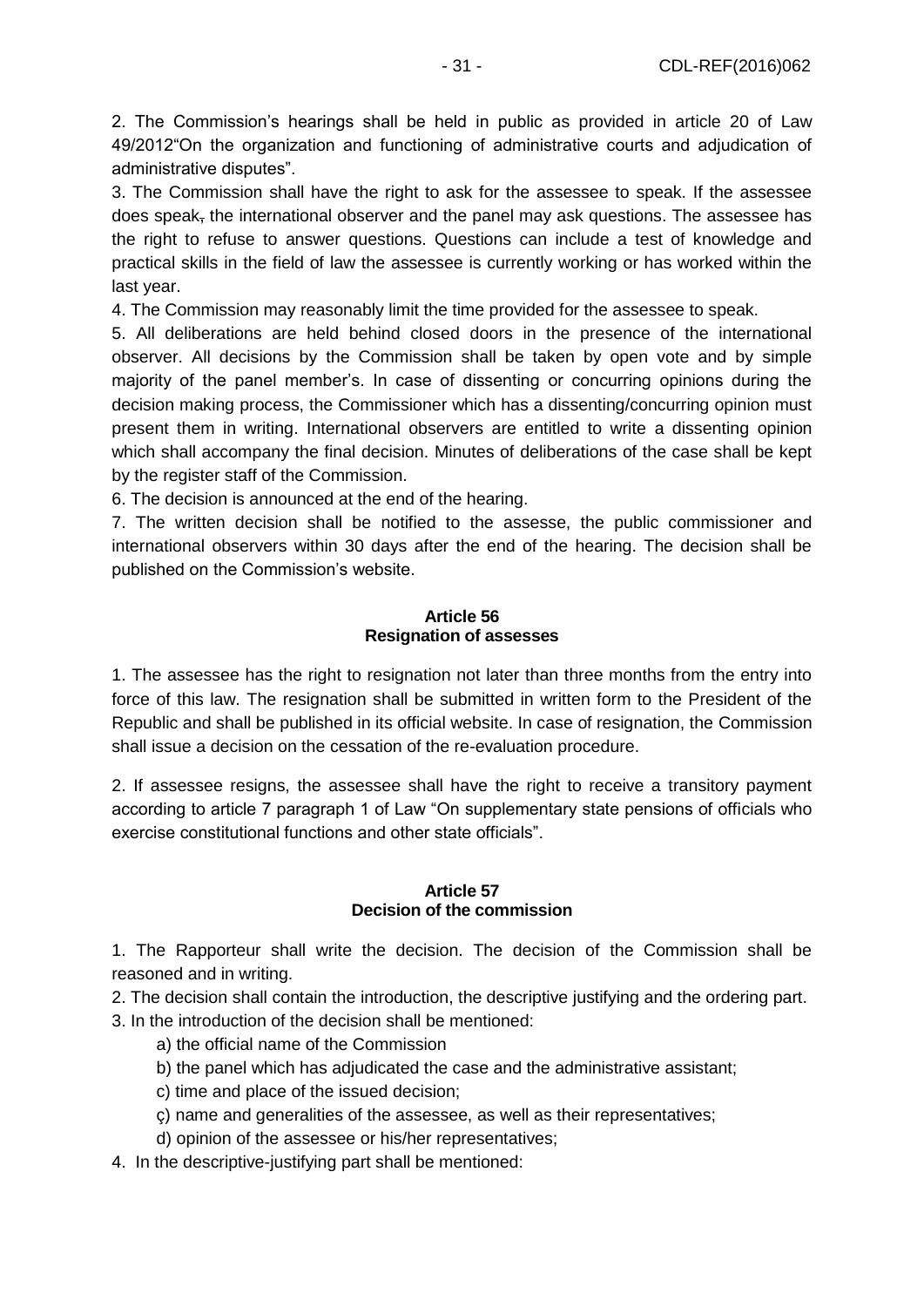a) circumstances of the case, as they have been assesseed during the process, and the conclusions drawn by the Panel;

b) evidence and reasons on which the decision is based;

c) Report and Recommendation of the Rapporteur.

ç) legal provisions on which the decision is based.

5. In the ordering part, among others shall be mentioned:

a) what has the panel decided;

b) if the Panel has decided to issue a disciplinary measure;

c) the right of appeal and the time-period for its filling.

## **Article 58 Disciplinary measures**

1. At the end of the process, the Commission may decide:

a) Confirmation in duty:

b) Suspension from duty for a period of one year and the obligation to follow the training program at the School of Magistrates according to the approved curricula"s;

c) Dismissal from office.

2. In case of the asseessee's provided in article 179/b paragraph 4, second sentence who have passed successfully the re-evaluation, the Commission can decide:

a) appointment as judge or prosecutor in accordance with the provisions of the legislation that regulates the status of judges or prosecutors.;

b) refusal of appointment as judge or prosecutor.

### **Article 59 Confirmation in duty**

1. The decision on the confirmation in duty may only be issued if the assessee meets all the following conditions together:

a) Achieves trustable level of asset assessment;

b) Achieves trustable level of background assessments;

c) Achieves a minimally qualified score in the proficiency assessment;

2. The above mentioned paragraph is not applicable in case of article 61 paragraph 5 of this law.

3. The Commission may reason in its decision that the assessee is qualified to undertake their position, explaining reasons of not issuing a disciplinary action.

4. Although the Commission decides to issue the decision of confirmation in duty, it has the right to transfer the file to the competent inspecting disciplinary body, if the Commission identifies reasons which constitute disciplinary misconduct in accordance with the legislation that regulates the status of judges or prosecutors.or to the competent professional and ethical evaluation body if it identifies reasons to be consider during the periodic evaluation. This decision is not appealable. The disciplinary body begins without delay consideration of reasons in accordance with the legislation that regulates the status of judges or prosecutors..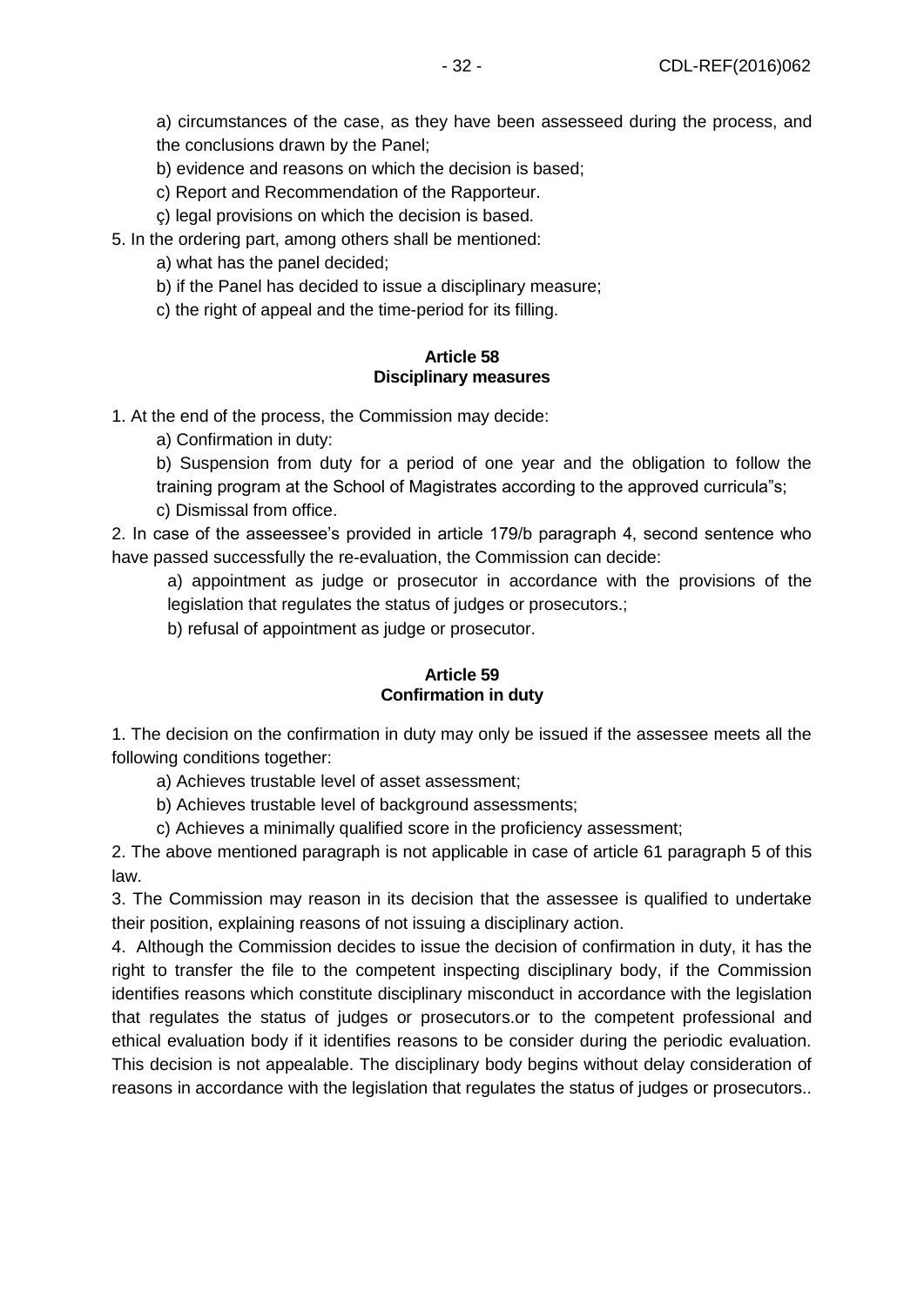## **Article 60**

# **Suspension from duty and the obligation to attend the training program**

1.The Commission may order that the assessee be suspended from duties and be ordered to undertake a one year training program if deficiencies have been detected in his or her proficiency that can be remedied.

2. If the assessee completes the training program, the School of Magistrates shall provide the General Secretary of the Commission and international observers with exam scores and a certification that the deficiency has been remedied or not remedied.

3. The Commission shall provide the assessee with 10 days to submit a written explanation why he or she has not successfully completed the suspension with education. A copy of the notification shall be given to the international observer.

## **Article 61 Dismissal from office**

The Commission may order that the assessee is dismissed from office in the following cases:

1) If the asset assessment has determined that the assessee has more than twice the amount justified by legitimate income, including persons related to him or her;

2) If the background assessment has determined that the assessee presents grave concerns to have inappropriate contacts to persons involved in the organized crime, which makes it impossible for the assessee to hold the position;

3) If the assessee lacked full disclosure during the asset assessment or background assessment under article 39 and 33 and of this law;

4) If the proficiency assessment has determined that the assessee is Inadequate;

5) If the overall assessment in the sense of article 4 paragraph 2 of this law finds that the assessee jeopardizes the public trust in the judicial system and the deficiencies cannot be remedied by a training.

## **CHAPTER VIII APPEAL**

## **Article 62 Rights of the assessee after the decision of the Commission**

1. The assessee, who has exercised the right to appeal against the Commission's decision on the disciplinary measure, shall be suspended *ex lege* from his or her duties pending the decision of the Chamber of Appeal. During the suspension period, the assessee shall have the right to receive 75% of the salary in accordance with article F paragraph 5 of the Annex of the Constitution.

2. During the suspension period, the assessee shall not be entitled to examine and adjudicate cases. During the suspension period the assessee is oblige to provide a functioning email address or to nominate an advocate to the whom the notification can be done.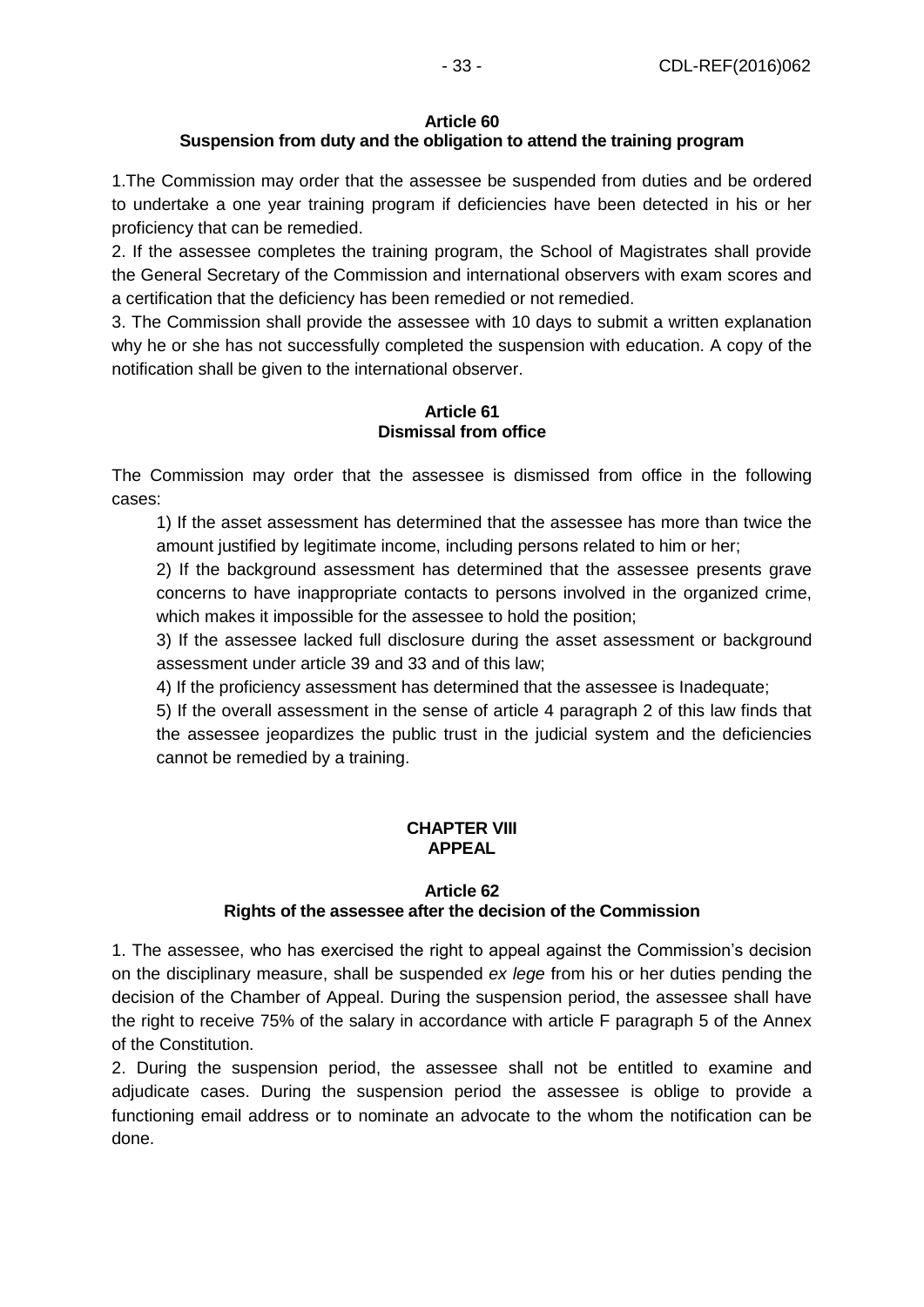3. If no alternative electronic address is available as provided above, the assessee shall be notified in accordance with article 52 of Law "On the organisation and functioning of administrative court and the adjudication of administrative disputes".

## **Article 63 Filing the Appeal**

1. The decisions of the Commission shall be appealed within 15 days from its notification in the Appeal Chamber by the Assessee and the Public Commissioner.

2. The Appeal shall be submitted to the Commission which has issued the decision according to article 46 of the Law "On the organisation and functioning of administrative court and the adjudication of administrative disputes".

3. The rules on administrative appeal provided in article 128 of the Code of Administrative Procedure are not applicable.

## **Article 64 Notification of the Appeal**

The Appeal shall be notified to the assessee and public commissioner in conformity with the rules provided in article 42 of this law and article 52 of the Law "On the organisation and functioning of administrative court and the adjudication of administrative disputes".

## **Article 65 Trial proceedings**

1. Trial proceedings in the Chamber of Appeal shall be in conformity with rules provided in articles 47, 48 /1; 49, 51, 55 of the Law no 49/2012 "On the organisation and functioning of administrative court and the adjudication of administrative disputes".

2. The international observer shall submit a written recommendation to the Public Commissioner to file an appeal. This recommendation shall be issued by a commission composed of at least 3 representatives of the International Monitoring Operation.

3. In case of appeal by the Public Commissioner, the Appeal Chamber shall adjudicate the case in hearing proceedings.

### **Article 66 Decision of the Appeal Chamber**

1. Following the examination of a case, the Appeal Chamber shall:

- a) Confirm the decision of the Commission
- b) Modify the decision of the Commission;
- c) Overrule the decision of the Commission;

2. The Appeal Chamber, in the reasoning of its decision, may give indication to the Commission helping it to decide on similar cases.

3. The decision of Appeal Chamber ordering dismissal has *ex lege* immediate effect.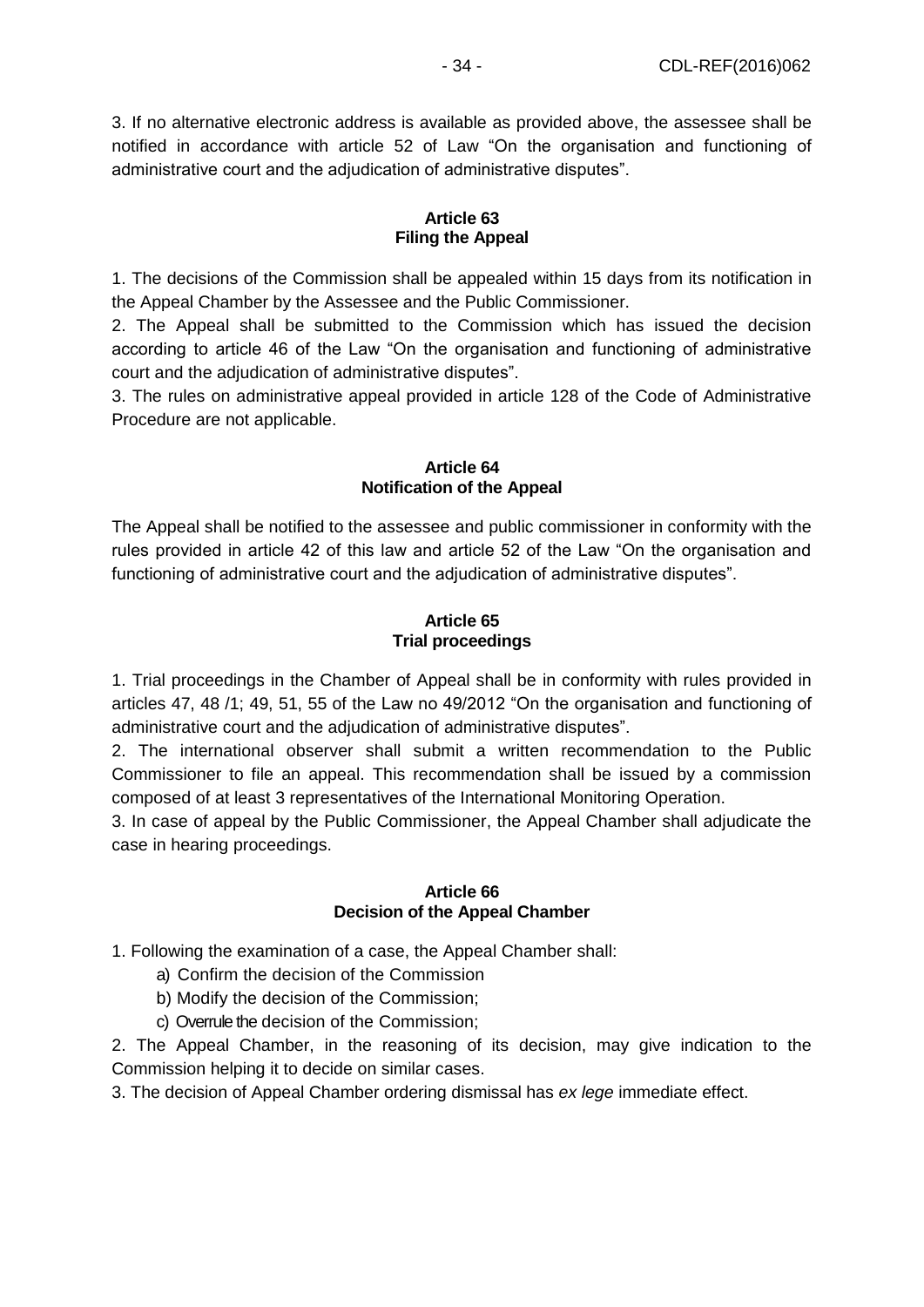#### **Article 67 Reinstatement of time limits**

1. When the assessee and public commissioner have lost the right to appeal they may submit a request within 15 days, from the date that the he or she becomes aware of the reason, but not later than the decision taken by the Assembly as provided in article 179/b, paragraph 9 of the Constitution.

2. The request shall be reviewed by the Appeal Chamber and shall be granted only if reasons for the appeal has been lost for legitimate and reasonable grounds.

## **CHAPTER IX FINAL AND TRANSITIONAL PROVISIONS**

#### **Article 68 Transitory provision**

1. Proficiency Assessments completed by the relevant proficiency assessment body at the date of initiation of the functioning of the Commission or Appeal Chamber shall be handed over to the latter. Minutes of the handover of the legal documents, and reports related to proficiency assessments shall be signed by the representative of the proficiency assessment body and one Commissioner selected by lot.

2. The School of Magistrate shall organize an extraordinary exam for 25 candidates for magistrate (divided in judges and prosecutors) respectively for each academic year 2016- 2017 and 2017-2018.

3. The Bureau of the Assembly of the Republic of Albania within 5 days from the entry into force of this law, approves in regard to electronic voting system:

a) the necessary limit funds;

b) terms of reference for the conduct of the electronic system and offering of the system as well as;

c) the necessary procurement procedures with the exemption of the rules foreseen by the legislation in force on public procurement;

The Assembly of the Republic of Albania, within 25 days from the entry into force of this law, shall guarantee the funds and shall conduct the necessary procurement procedures for the electronic voting system foreseen in article 10 of this law. Each parliamentary group shall appoint its experts for the supervision of the establishment and functioning of the electronic system.

4. The responsible organs shall take immediately upon entry into force of this law, the necessary legal and administrative measures for its implementation.

### **Article 69 Sublegal acts**

1. Within 30 days from entry into force of this law, the Council of Ministers shall be in charge of taking the necessary measures for implementing the obligations related to the initiation of the activity of the re-evaluation institutions within the deadline.